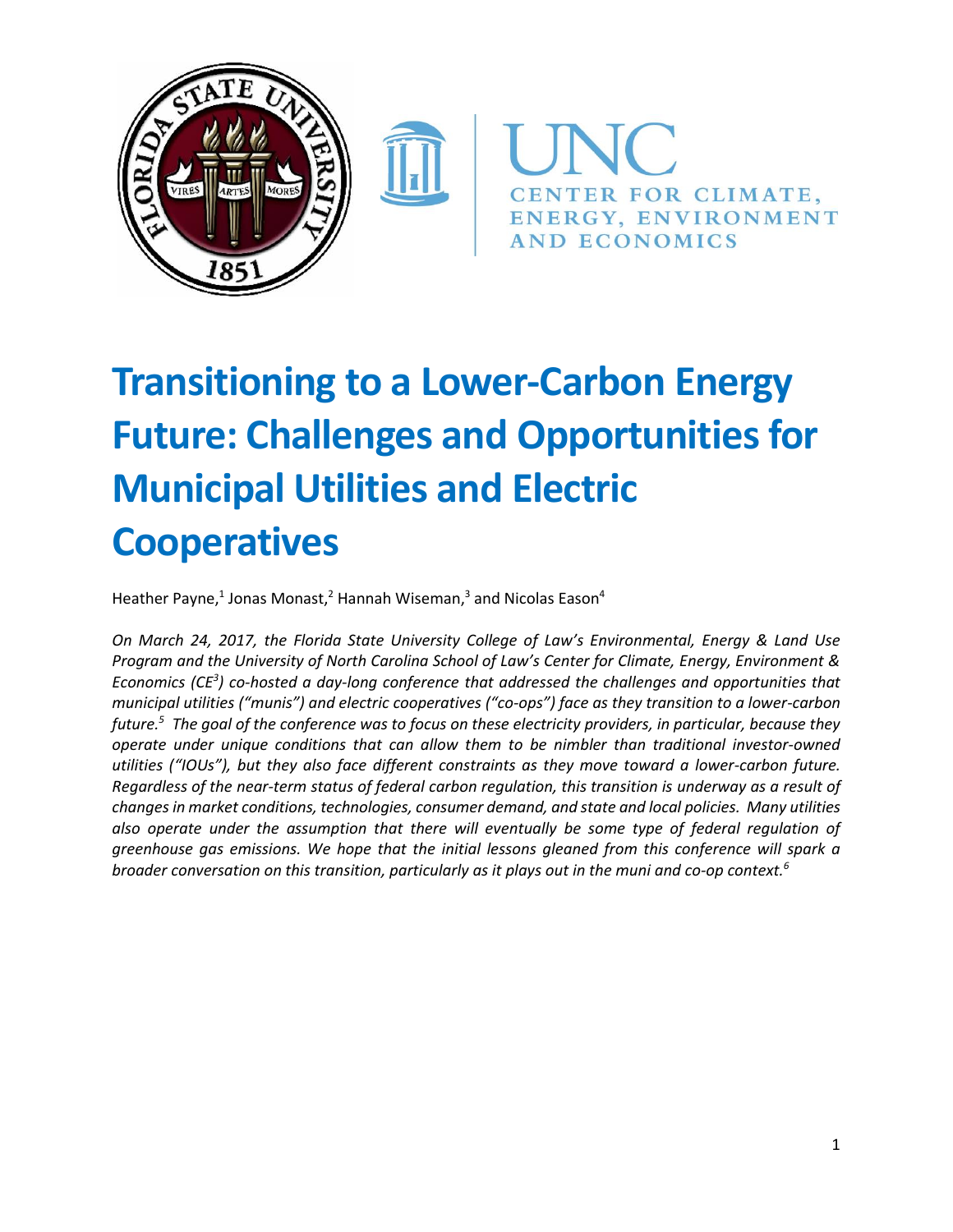## Introduction

The electricity industry is somewhat uniquely structured in that it includes three distinct types of business entities. In some cases, vertically-integrated investor-owned utilities (IOUs) provide electricity, whereas in other cases local governments form municipal utilities ("munis") to provide this service, or electricity consumers form their own electric cooperative ("co-op"), particularly in rural areas. Munis and co-ops share many characteristics with IOUs. All of these entities face the central challenge of maintaining electric reliability under an ever-changing set of conditions, for example. Some munis and co-ops build and operate their own generation similar to IOUs, while others are primarily transmission and distribution utilities. Munis and co-ops also have meaningful differences from IOUs; they vary significantly in terms of size, state oversight, governance and management forms, and relationships with their customers and owners.<sup>7</sup> These characteristics give them certain advantages in the transition to a lower-carbon future but also pose challenges. As an example of an advantage, if the members or voters served by one of these utilities demand lower-carbon generation that is more expensive than conventional generation sources, munis and co-ops that face light regulation of rates, or no regulation, can more easily and quickly respond to this demand, albeit with the ever-present challenges of maintaining reliability, addressing the risk of stranded assets, and other concerns. Munis and co-ops can also more easily implement community solar projects, in which many customers share the costs of building a local solar farm, with customers choosing to participate and the utility simply adding a fee to their monthly electric bill.<sup>8</sup> With respect to challenges, munis and co-ops that serve both rural and urban populations must respond to the changing demands of both of these populations. For example, the Pedernales Electric Cooperative in Texas, which serves customers in the Austin metropolitan area and more rural portions of Texas, has rural customers who tend to support certain rooftop solar projects but not electric cars with limited range, whereas urban customers are purchasing and demanding infrastructure for electric cars.<sup>9</sup>

The goal of our 2017 conference was to bring together representatives from many different types of munis and co-ops around the country in order to better understand these opportunities and challenges, and to develop broadly-applicable lessons learned. Due to the many variations in these types of utilities, there are no cookie cutter solutions for a lower-carbon transition. Indeed, munis and co-ops are also quite distinct from each other, just as they differ from traditional IOUs. This paper explores three case studies based on our day of productive discussions; these studies address large municipal utilities, municipal public power associations, and a co-op serving both urban and rural customers. Together, they identify lessons that may inform upcoming decisions by munis and co-ops that are large and small, urban and rural, and governed by local governments or an independent board, among other differences.

# The History of Munis and Co-ops

The U.S. electricity sector consists of many different types of public and private entities. IOUs—which serve about 75 percent of U.S. customers<sup>10</sup>—traditionally own and operate generation, transmission, and distribution lines and act as regulated monopolies that serve all customers within a certain territory. Merchant generators are similarly investor-owned but are competitive entities that build generation and sell the electricity wholesale to IOUs and other entities. Still other types of entities are primarily in the business of owning and operating transmission lines. Approximately two-thirds of U.S. electricity customers are served by regional transmission organizations (RTOs), which take over the operation of IOUs' and other entities' transmission lines and are responsible for determining when and how much electricity flows through the transmission grid at any given time.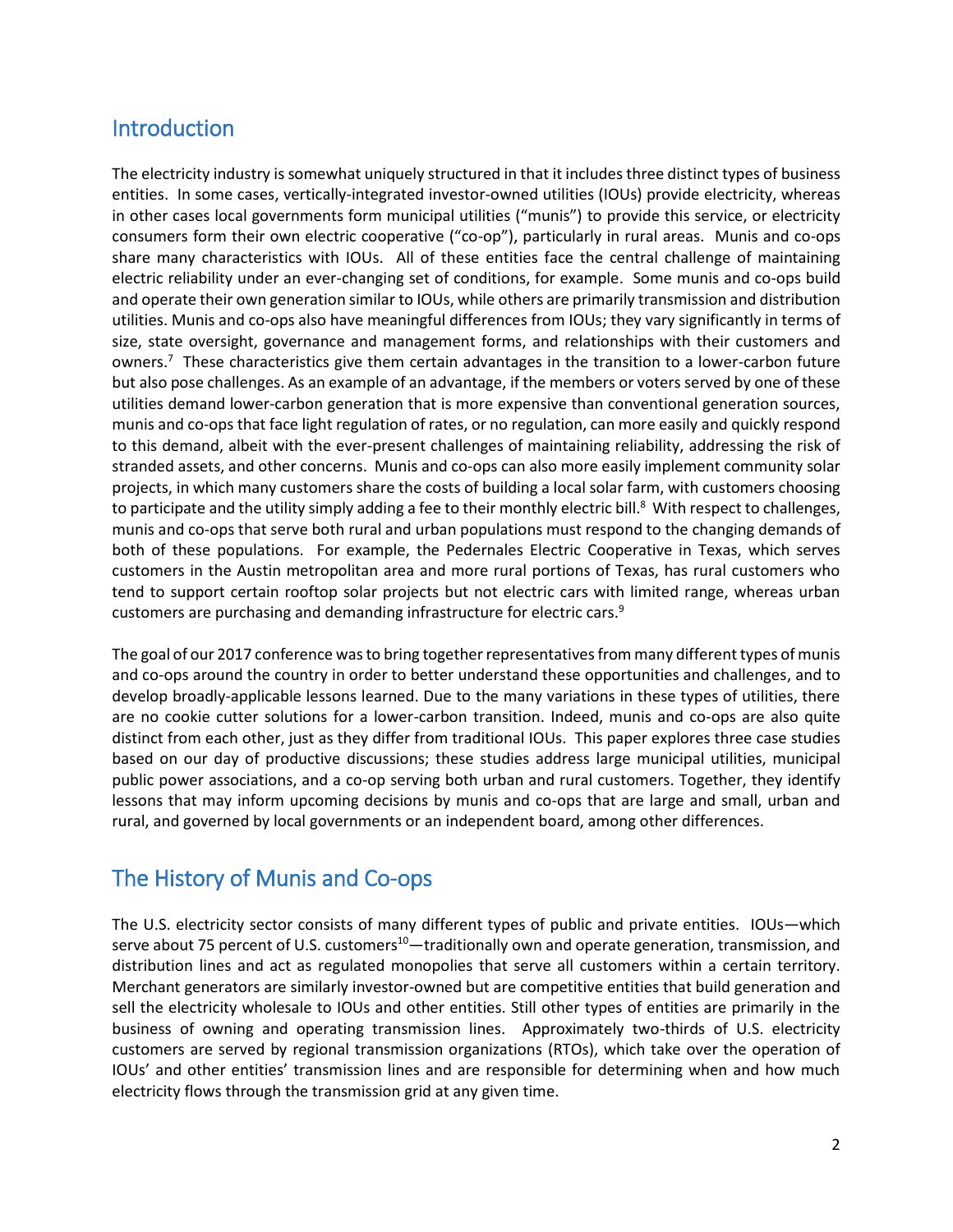<span id="page-2-0"></span>Munis and co-ops have their own distinctive status within this realm of electricity providers. Many of them act similarly to IOUs in that they also own and operate generation, transmission, and distribution infrastructure, although some primarily or solely purchase electricity and distribute it to customers.<sup>11</sup> But they are distinctive in terms of their ownership and governance and other functions, as we briefly discuss below.

Munis and co-ops have long played a central role in the U.S. energy sector. There are now 2,006 active munis operating in 49 U.S. states.<sup>12</sup> They serve approximately 49 million customers, providing 14.5% of all electricity generated and sold. However, many are small; more than 1,350 munis have fewer than 4,000 customers, and only 30 have more than 100,000 customers.<sup>13</sup> By comparison, there are more than 900 U.S. co-ops in 47 states that provide 11.3% of the electricity sold in the United States.<sup>14</sup> In the 1930s, nine out of ten rural homes did not have access to electricity. In 1937, the Rural Electrification Administration drafted the Electric Cooperative Corporation Act, model legislation that states could use to enable the formation of electric co-ops, since many had come to realize that IOUs were uninterested in serving sparsely populated areas. Due to the development of co-ops, by 1953, more than 90% of U.S. farms had electricity.<sup>15</sup> Because co-ops often serve rural, dispersed populations, they own and operate a significant percentage—42%—of the distribution lines that distribute electricity to customers and serve around 56% of the U.S. land mass. 16

## Governance Structures of Munis and Co-ops

Munis, which may operate independently or as members of public power agencies, are labeled as such because they are governed by a public entity—either the legislative government of the town, city, or other local government that they serve, or a board that acts separately from the general legislative local governing body. Small and large munis typically differ in their respective governance structures. Governance of large munis is generally less subject to political fluctuations at the local government level, as opposed to their smaller counterparts. A 2015 survey of 534 munis showed that those with greater than 50,000 customers were governed by an independent utility board 77% of the time, whereas utilities with fewer than 5,000 customers were governed by a city council or similar local legislative body 68% of the time. $^{17}$ 

Co-ops are governed by the electric customers that they serve, all of whom are members who elect a coop governing board to represent them. Unlike IOUs, neither co-ops nor munis are run by shareholders who demand a return on their investments in the utility.

## Differences Within Munis and Co-ops

Although munis and co-ops share the important distinctionsfrom IOUs discussed above, members of each sector differ in terms of their size, their independent or association-based operation, the number of members or ratepayers they serve, the urban or rural settings in which they operate, and whether or not they own generation and other infrastructure or primarily purchase electricity and distribute it to customers. The case studies discussed in this project explore lessons learned for transitions to lower carbon from three different types of entities—large munis, such as the Sacramento Municipal Utility District and the City of Austin (Austin Energy); munis and co-ops that operate as part of an association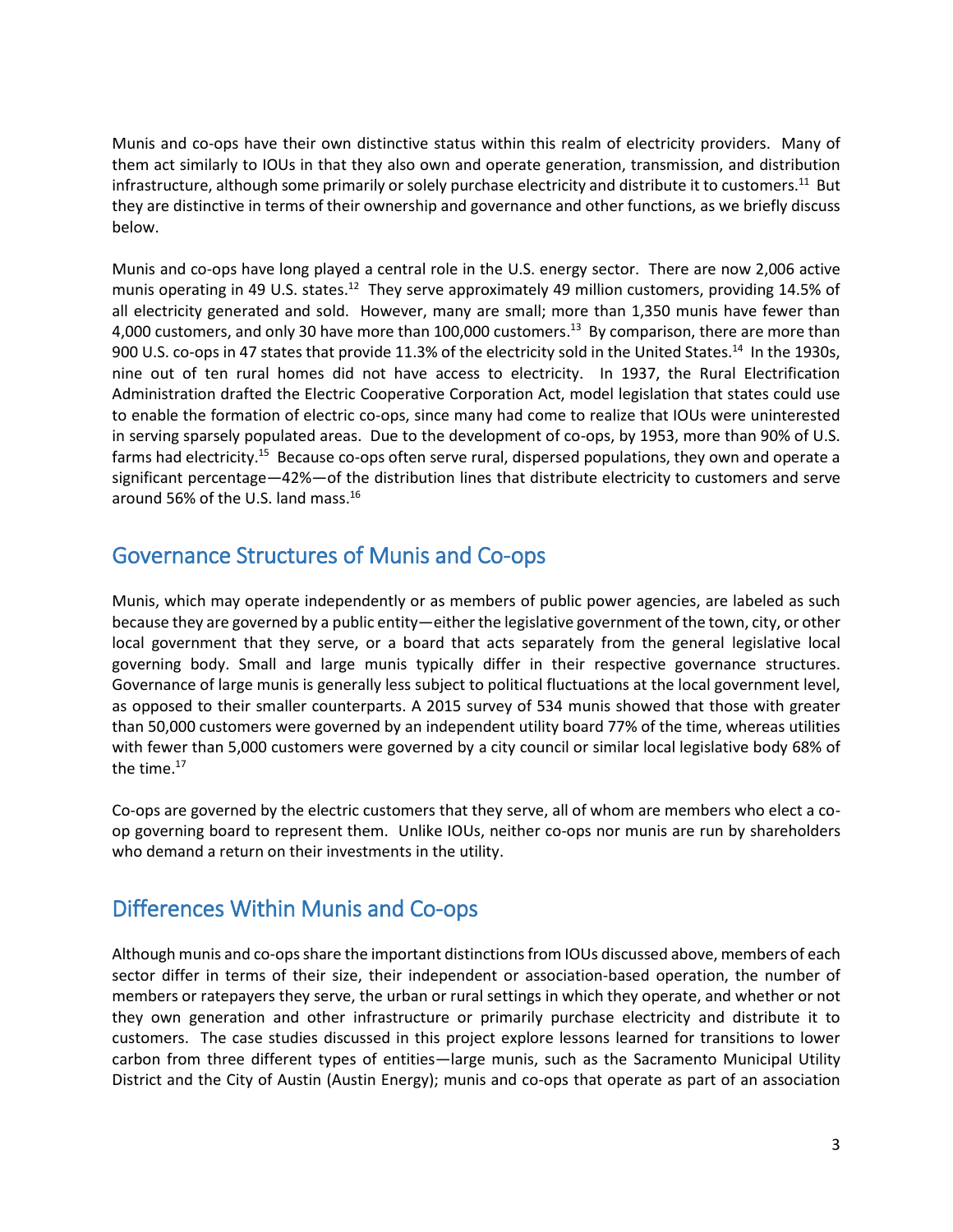that owns generation or other infrastructure or purchases electricity; and co-ops that serve both urban and rural populations, such as the Pedernales Electric Cooperative.

## Changes and Challenges Facing the Electricity Sector Generally

Munis and co-ops of all types face several changes and associated challenges that are common to the entire electric sector. These include, among others, relatively flat demand for electricity, which tends to limit the funds flowing to utilities. With the exception of rare instances in which the rates that utilities charge have been decoupled from customer demand, entities providing electricity to customers make money when they sell more kilowatts of electricity. And when utilities build expensive infrastructure designed to meet certain demand, and this demand is not met, financial challenges ensue. Further, more efficient appliances, light bulbs, and other energy efficiency technologies and practices at the end user level have changed demand to which electricity providers respond. Additionally, several fuels and technologies have had disruptive effects. Many electricity providers built power plants or entered into long-term contracts to purchase power before the U.S. "shale gas" revolution—a change that greatly increased the supply of natural gas and caused gas prices to plummet. Although gas prices will continue to be volatile, they are lower and less volatile than in the recent past, and gas is now consistently one of the least expensive power plant fuels, outcompeting coal and far undercutting nuclear. Renewable energy, too, has substantially declined in price. In some regions of the country wind and solar are now cost-competitive with natural gas and offer one of the cheaper, if not the least expensive, electricity options. Renewable prices also continue to decline. Other potential technology disruptions are on the horizon, with promising gains in the areas of battery storage of electricity and the use of electric vehicles (EVs). EVs could provide additional storage opportunities if utilities could properly connect and communicate with them in order to harness their capacity.

In addition to technological and fuel-based disruptions, certain business models in the electricity sector have recently emerged and now compete with traditional utilities for certain customers. For example, third-party providers of rooftop solar are very common in certain parts of the United States; these companies own solar panels that they install on customers' roofs, and they sell electricity to these customers at a fixed rate over time; alternatively, they lease the panels to the customer. This "distributed" model of electricity generation is foreign to the common centralized electric utility model that currently dominates the electricity sector, including munis and co-ops.

## Conference Lessons: Three Case Studies

With the recognition that munis and co-ops operate under somewhat unique circumstances, while also sharing certain important characteristics with IOUs, the conference explored the challenges and opportunities that munis and co-opsface as these entities incorporate more low-carbon sources into their generation mix. As compared to IOUs, munis and co-ops have somewhat more flexibility in choosing their generation mix and the rates charged to support this generation. They are also able to respond more directly to certain types of consumer demand for low-carbon energy. But like IOUs, they also struggle to retire carbon-intensive generation that still has a useful life; small munis and co-ops, in particular, might be even more constrained than IOUs in this respect due to the limited resources available to them.

To meet the goals of the conference, this paper explores three case studies that highlight some of the lessons learned from a day of productive discussion in hopes that these lessons may be transferable. They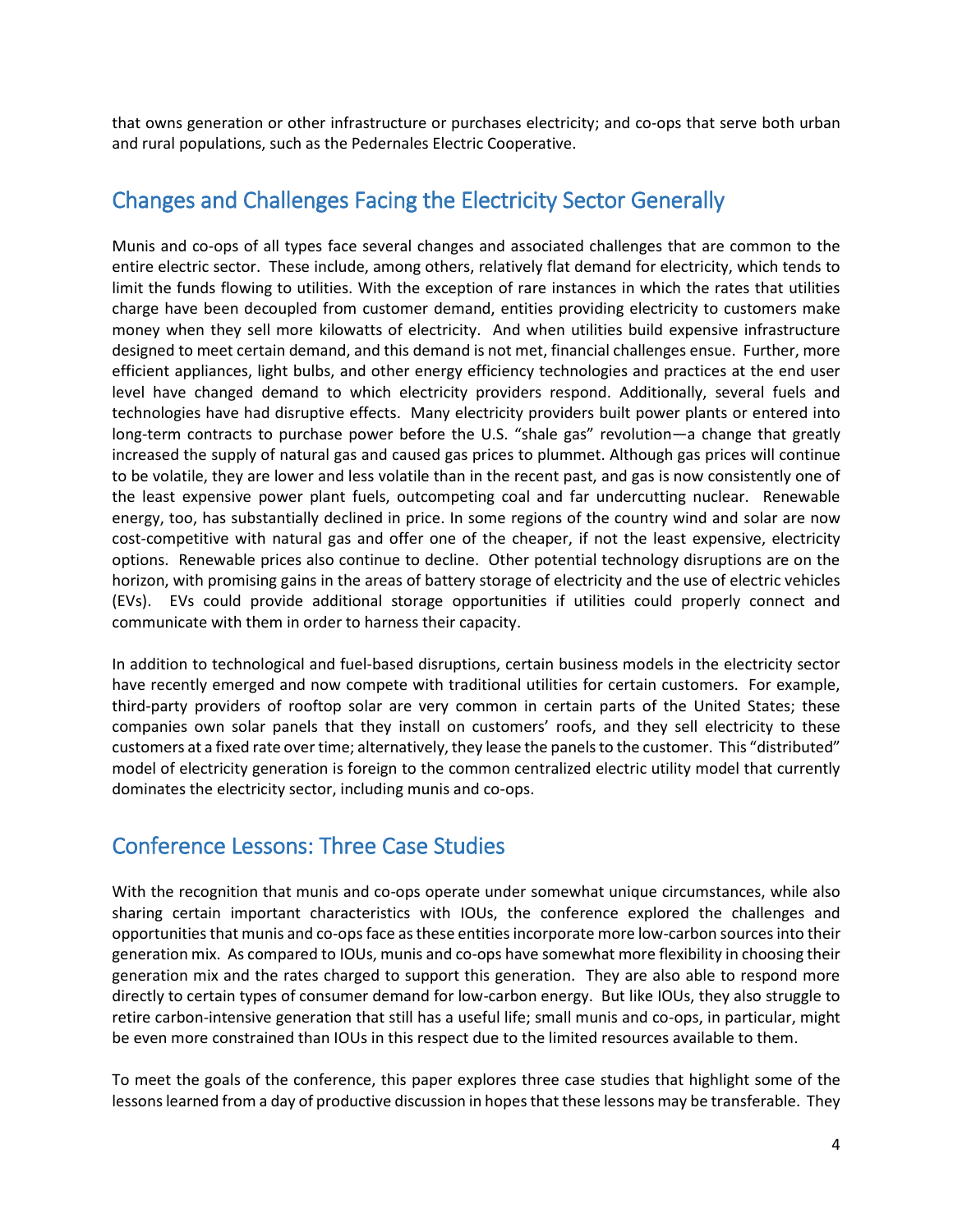include examples from small and large, geographically diverse munis and co-ops, as well as from munis that act independently or as part of an association of utilities that draw from a larger pool of electricity generation and distribution options. Case Study #1 focuses on large munis, specifically the Sacramento Municipal Utility District and Austin Energy. Given the differences between small and large munis, this case study focuses on what larger systems have learned about transitioning to a lower-carbon future. Case Study #2 focuses on municipal public power associations. Many smaller munis band together to make generation choices through municipal public power associations. This case study explores how these associations are developing choices for members to move toward a lower-carbon future. Case Study #3 describes opportunities and challenges faced by co-ops, using the Pedernales Electric Cooperative, which has a split suburban/rural customer base, as an example. In addition to facts about the organizations profiled, the case studies discuss the steps these entities have taken to meet the specific challenges they face in moving toward a lower-carbon future. The paper concludes with lessons that may be applicable to other organizations in their own journey. These lessons are not universally transferable, but by providing examples from these diverse entities, we hope that munis and co-ops around the country might find some information relevant to their circumstances.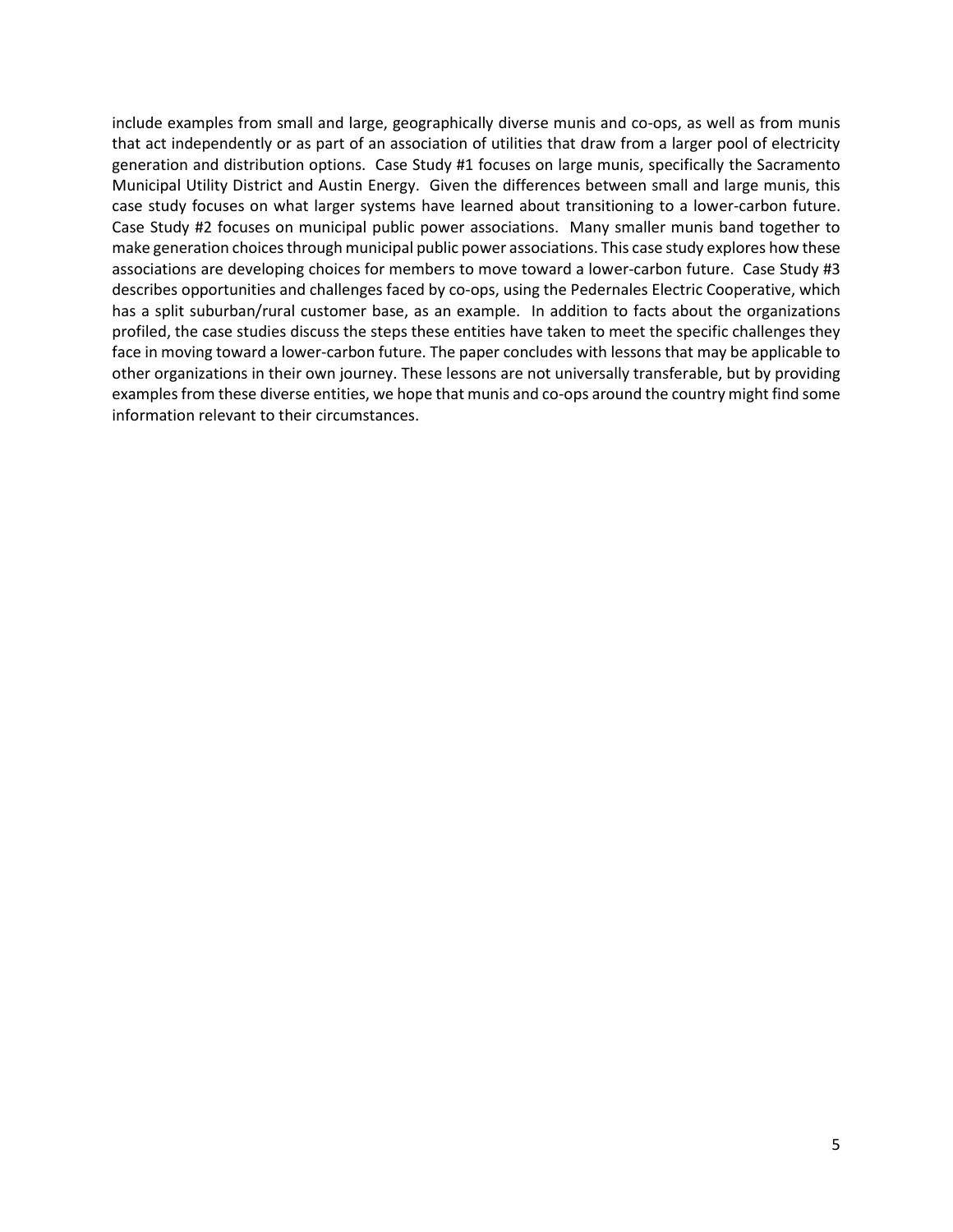# Case Study #1: SMUD and Austin Energy

## Introduction

This case study examines efforts to reduce greenhouse gas emissions at two relatively large municipal utilities: Sacramento Municipal Utility District ("SMUD") in Sacramento, California, and Austin Energy in Austin, Texas.

SMUD is the sixth largest publicly owned electric utility in the nation, serving a population of 1.5 million residents with a \$1.6 billion budget. SMUD's service territory is approximately 900 square miles, and its system consists of more than 10,400 miles of power lines.<sup>18</sup> It generates 60% of its power through hydropower, solar, wind and natural gas, $19$  while the remaining 40% is obtained through power purchase agreements.<sup>20</sup> Approximately 50% of its power currently comes from non-carbon-emitting resources.<sup>21</sup> SMUD is governed by an elected Board of Directors, each of whom represents a geographic ward and serves a staggered four-year term.<sup>22</sup> Directors must be a resident of their ward, but elections are open to the entire district.<sup>23</sup>

<span id="page-5-0"></span>Austin Energy is the eighth largest publicly owned electric utility in the nation, serving more than 1 million residents with a \$1.51 billion budget.<sup>24</sup> Austin Energy's service territory is more than 437 square miles,<sup>25</sup> and its transmission and distribution systems combined total more than 12,000 miles.<sup>26</sup> The utility owns 3,485 megawatts (MW) of generation, and, for FY 2013, 40% of its power came from non-carbon-emitting resources (28.5% from renewables and 11.5% from nuclear). $27$ 

<span id="page-5-1"></span>Unlike SMUD's independent governance structure, Austin Energy is part of the City of Austin, with policy and budget oversight provided by the Austin City Council.<sup>28</sup> Councilmembers serve a term of either two or four years depending on their district.<sup>29</sup> Austin Energy is also guided by a citizen's advisory committee called the Electric Utility Commission (EUC), which reviews and analyzes policy, procedure, budget, rate structure, fuel costs, new generation facilities, and strategic planning.<sup>30</sup> Citizen advisory committees are most common in large munis governed by a city council, such as Austin Energy, and less common in small munis governed by an independent utility board.<sup>31</sup> Austin City Council appoints eleven EUC members, each of whom serves a four-year term.<sup>32</sup> EUC members are drawn from the entire service area, including outside the city limits where customers cannot participate in city council elections.<sup>33</sup> Five former Austin Energy General Managers were interviewed for this case study, and four agreed that the utility would benefit by changing its governance structure from the city council to an independent utility board.<sup>34</sup> They expected that this change would increase efficiency by insulating the utility from the city bureaucracy, thus allowing the utility to operate more like a business.<sup>35</sup>

This case study is informed by these interviews, panel presentations and Q&A sessions that occurred during the conference, and publicly available information, and it details SMUD's and Austin Energy's efforts in the fields of generation and greenhouse gas emission goals, rate design, renewable energy investments, and energy efficiency improvements. Customer demand has played a role in each of the utility's actions to date.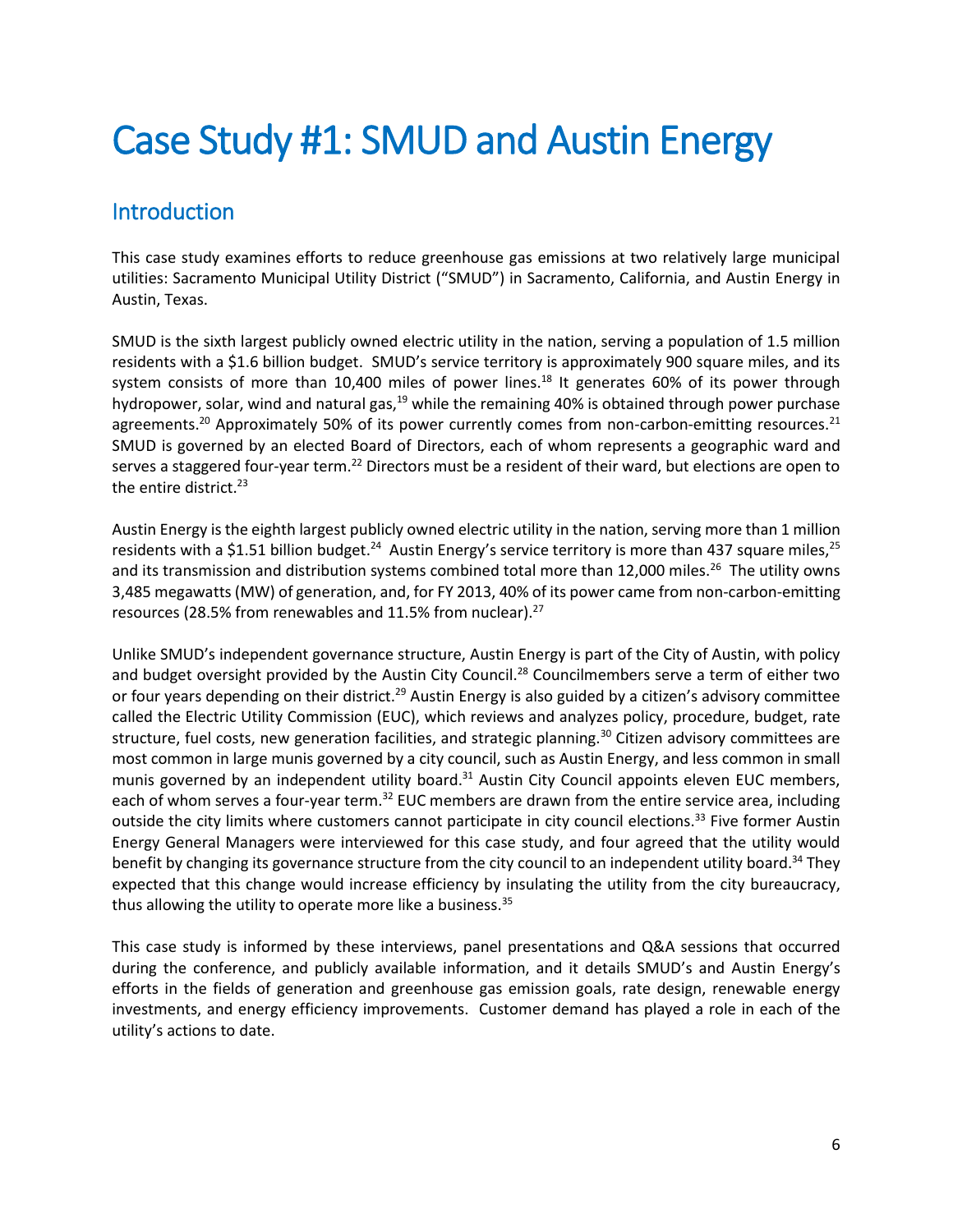# Transitioning to Lower-Carbon Sources: Procedure and Process

## Generation and GHG Emission Goals

As evidenced by the generation mixes introduced above, both SMUD and Austin Energy operate in political environments driving ever-increasing renewable penetration.

SMUD's goal is to reduce greenhouse gas emissions to 10% of 1990 levels (less than 350,000 metric tons of carbon dioxide (CO<sub>2</sub>) per year) by the year 2050.<sup>36</sup> In the short term, SMUD aims to supply 33% of its energy from renewable sources by 2020.<sup>37</sup> California has adopted a 50% renewable energy portfolio standard (RPS) by 2030, the highest in the country.<sup>38</sup> This RPS does not allow large hydropower as a qualified renewable resource.<sup>39</sup> Therefore, while SMUD already obtains 50% of its power from noncarbon-emitting resources, this will have to increase to around 75% or more by 2030 to achieve the RPS target, as it will be required to have 50% qualified (non-large hydro) renewables and will maintain generation from its large hydropower generation projects. SMUD's transition to lower-carbon energy sources is also driven by a number of other factors, including: increasingly sophisticated customer expectations; new technologies (e.g., distributed generation, battery storage, electric vehicles, and home automation); third-party entrants to the energy market; the rise of big data; and flat revenues.

Likewise, Austin Energy has aggressive goals to achieve 35 percent of its energy from renewable resources by 2020 and reduce carbon emission levels to 20 percent below those reached in 2005.<sup>40</sup> The overall goal for Austin Energy is to reach net zero carbon emissions by 2050.<sup>41</sup> In line with these aspirations, in 2007, Austin Energy kicked off a goal with the City of Austin Climate Protection Plan to offset another 800 megawatts of peak energy demand by 2020.<sup>42</sup> Despite difficulties with incorporating more wind and solar into its energy mix, ongoing regulatory uncertainty, and often challenging market conditions, Austin Energy is on track to produce 55% of its energy from renewable sources by 2025. Austin Energy currently purchases 1,360MW of renewable energy, most of which is produced from west Texas wind, and receives 77MW of solar power within the service area.<sup>43</sup> Austin Energy also has a goal to remain affordable during the transition to lower-carbon power sources; currently, the average residential bill is the second lowest in Texas, and the aim is to keep rate increases at less than 2% annually, although this has been challenging to achieve in conjunction with the low-carbon goal.<sup>44</sup> Austin Energy conducts a rate review every five years; the latest rate review resulted in decreased base rates starting in 2017.<sup>45</sup> Other challenges are likely to remain through at least the near future, such as zoning ordinance issues with community solar installations counting as impervious surfaces and drought conditions having the ability to negatively impact hydropower generation.

## Rate Design

SMUD, like Austin Energy, has attempted to respond to customer concerns during its transition. To move toward its low-carbon goals while accounting for consumer preferences, SMUD implemented the SmartPricing Options Pilot Program to gauge customer reactions for different rate structures.<sup>46</sup> These rates were designed to reduce reliance on relatively dirty peaker plants that are necessary during periods of peak demand. Approximately 12,000 customers participated in the pilot during the summers of 2012 and 2013.<sup>47</sup> Three different rate structures were implemented: time-of-use (TOU), critical period pricing (CPP), and time-of-use - critical peak pricing (TOU-CPP). TOU rates increased every weekday from 4PM to 7PM, whereas CPP used more dramatic increases on twelve critical days where customers were notified 24 hours in advance. TOU-CPP used a combination of these strategies. SMUD surveyed all participants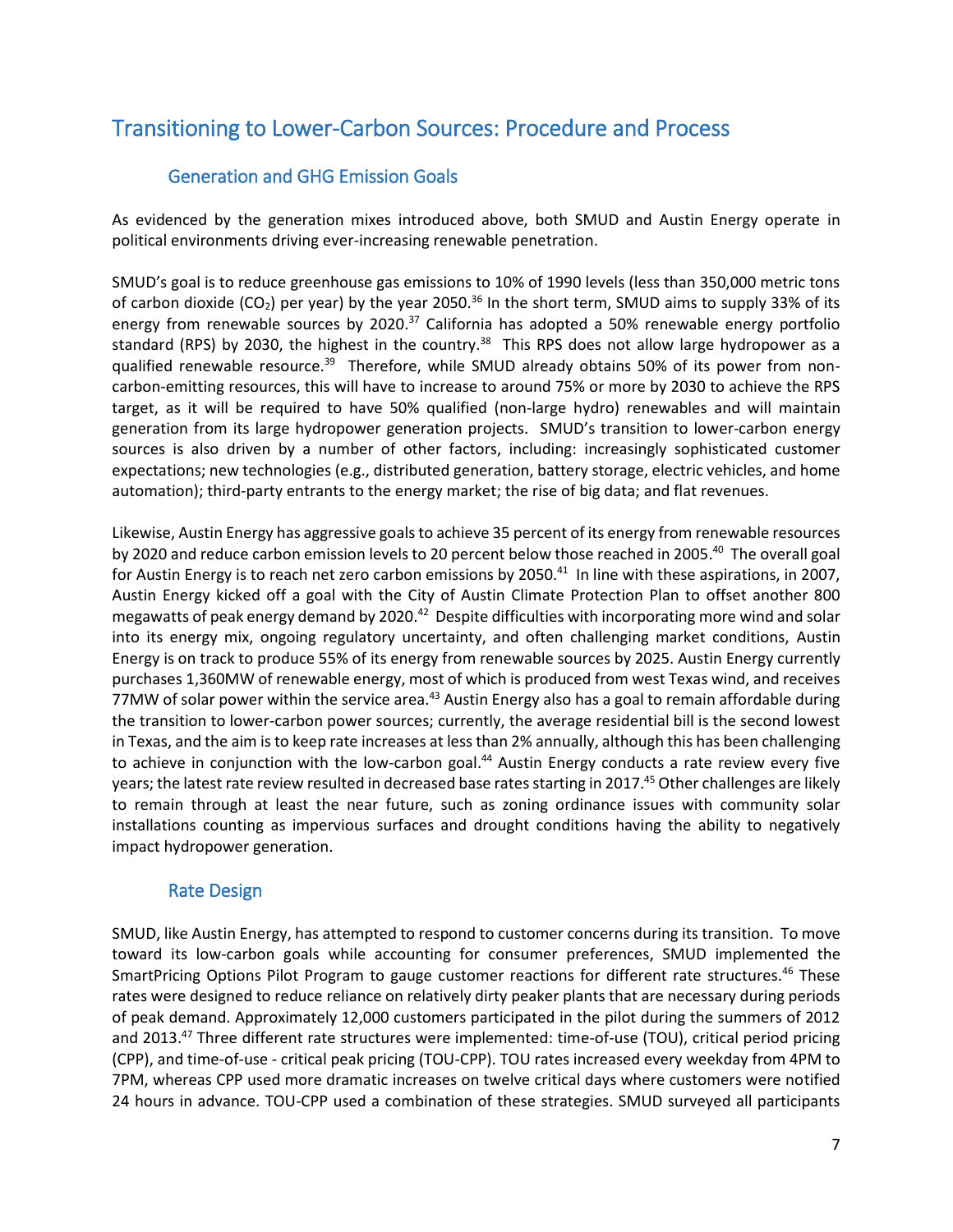and found that customers preferred TOU to CPP by a factor of two to one. Participants perceived the less dramatic rate changes under TOU as a lower financial risk. Additionally, the communicative aspects of CPP proved burdensome for the utility and confusing for the customers.<sup>48</sup>

The SmartPricing Options Pilot Program also examined customer recruitment strategies, specifically default enrollment versus opt-in.<sup>49</sup> SMUD notified default enrollment customers three times during the three months prior to rate change implementation. This provided customers with ample opportunity to opt out of the pilot study. Opt-in participants were targeted through a multi-faceted marketing campaign with brochures, direct mail, outbound calling, print ads, and web-based marketing.<sup>50</sup> SMUD was able to test the efficacy of various wording choices. It found that the most effective strategy involved wording that emphasized benefit to the customers and their community, rather than the utility itself.<sup>51</sup> Customer focus groups revealed that photographs of local, real-life activities were the most effective images for marketing. Ultimately customer satisfaction was identical for both default enrollment and optional optin.<sup>52</sup>

Dynamic pricing reduced SMUD's load up to 25% during peak hours. Furthermore, more than 95% of customers reported being satisfied with the new pricing strategies.<sup>53</sup> Consequently, SMUD's Board of Directors decided to make TOU rates the default for all customers by 2018. In January 2016, SMUD began the process of migrating customers to a default TOU rate. The first customers to receive TOU rates were participants in the pilot program, owners/lessees of solar generation, and users of plug-in electric vehicles.<sup>54</sup>

Austin Energy's 2016 Rate Review similarly demonstrates how transparency and customer input can shape a utility's decision-making process. The rate review is a year-long public review on a proposed rate change.<sup>55</sup> The process requires an impartial hearing examiner to conduct an independent review of the rate recommendation, and an independent consumer advocate to represent customers. Last year, 26 intervenors participated in the hearings for 30 hours of live testimony. Austin Energy answered more than 1,100 questions prior to the Austin City Council unanimously passing the rate change. Austin Energy originally proposed to reduce base rates by \$24 million; however, the rate review process concluded with a \$42.5 million reduction in base rates.<sup>56</sup> The lower base rates that resulted from this process led to more stratified rate tiers, with high-energy users paying significantly more.<sup>57</sup> The utility initially sought smaller base rate reductions so that it could be less financially reliant on high rates expected during peak summer months, but public input required a different approach. The rate review also produced an agreement that Austin Energy would develop a roadmap to a coal-free power portfolio, starting with the retirement of its stake in the Fayette Power Plant by 2022.<sup>58</sup>

#### Renewable Energy Investments

Both SMUD and Austin Energy have built their own renewable generation in addition to purchasing renewable energy through long-term contracts. SMUD's solar generation capacity went from 9 MW of solar generation in 2006 to 170 MW in 2017. According to Arlen Orchard, CEO and General Manager of SMUD, much of SMUD's success in renewable generation is due to its adoption of green pricing strategies, wherein residential, commercial, and government users pay more to have their energy needs met by renewable sources. SMUD is committed to investing in tools for increased information and an increased sense of control for customers, executing dedicated strategies for each distributed energy resource, and facilitating informed choices for customers; green pricing allows for this type of customer control. Through green pricing, residential customers can choose to pay an additional \$3 or \$6 per month to join the Greenergy® program and have 100% of their electric demand satisfied with renewable sources.<sup>59</sup>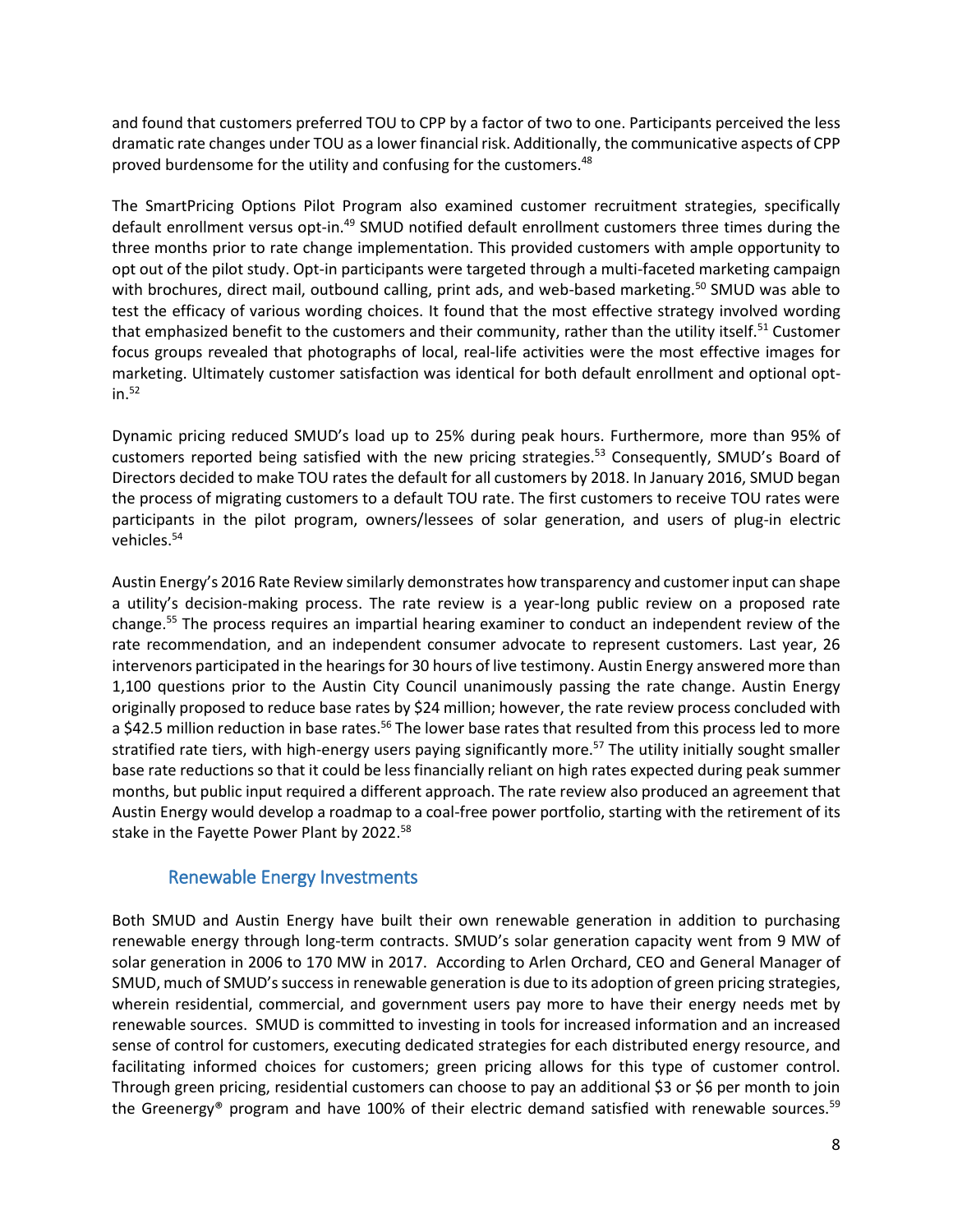Commercial participants in the Greenergy® program can become Green-e Energy certified, which comes with significant local recognition.<sup>60</sup> Customers are increasingly sophisticated and are using new technologies; this trend, combined with big data and flat revenues, is driving SMUD to move to a lowercarbon future, and that future is reshaping resource portfolios and causing the reimagining of utility infrastructure.

SMUD also boasts one of the first community solar programs in the nation, SolarShares®- a program that offers promising lessons for other munis considering means of increasing renewable generation. Munis benefit from community solar because they own all of the generation and transmission equipment, unlike most distributed solar systems. Community solar as implemented by SMUD works by offering customers the option to have a portion of their power provided by locally-owned and operated solar farms by enrolling in SolarShares<sup>®</sup> online.<sup>61</sup> Participants pay a flat monthly rate determined by their historical energy use, and their monthly SMUD bill is credited based on the solar output of that month.<sup>62</sup>

In addition to ensuring that SMUD owns the generation and can control its cost, SolarShares® provides an opportunity for willing customers to utilize solar energy when a home installation is impracticable.<sup>63</sup> This program is well-suited for renters, homeowners in shaded areas, and homeowners unable to pay the high up-front cost of installation.<sup>64</sup> SMUD is continuing to expand its solar generation, including at the Rancho Seco Solar farm, which it built on the site of a decommissioned nuclear plant. SMUD is also in the process of developing solar options for all segments of the customer population, including low-income populations. Low-income customers may enroll in SMUD's Energy Assistance Program Rate (EAPR) to receive a 48% monthly discount, with a maximum monthly discount cap of \$42.<sup>65</sup> EAPR participants have the option to work with SMUD's partner, GRID Alternatives, to install home solar systems funded by a statewide program called California Climate Investments.<sup>66</sup>

Austin Energy has also invested in renewable energy options for customers. Austin Energy's GreenChoice® program "is the nation's most successful utility-sponsored and voluntary green-pricing energy program" according to the utility, $67$  allowing residential and commercial customers to procure 100% wind energy. For residential customers, the cost is an additional \$0.0075 per kW hour, or, on average, \$6.70 per month. Business owners can either opt for the same price as residential consumers and sign a 12-month contract, or a cheaper rate when signing a 5-year contract. In 2016, more than 10,000 GreenChoice customers invested in more than 719 million kWh of Texas wind, avoiding more than 430,000 metric tons of carbon emissions.<sup>68</sup> Austin Energy also has more than 250 plug-in electric vehicle charging stations that are powered through the GreenChoice program. To further incent the adoption of electric vehicles, EV owners can get unlimited charging at any public charging station for \$4.17/month, and may also be able to get assistance in paying for a 240v charging station for a home location. Bike riders may also qualify for a rebate for the purchase of an electric motorcycle, bike, scooter, moped, or Segway. Additionally, businesses, multifamily properties, and auto dealers may qualify for incentives for EV charging. $69$ 

In addition to its GreenChoice program, Austin Energy offers rebates and incentives for residential or business customers to install solar panels and provides community solar options. For residential solar incentives, the incentive has been ramping down as capacity is installed. With 12,000 kW either installed or requested, the current tranche is for \$0.50/watt, with another 2,400 kW available in this tranche. For small commercial customers, the current tranche is \$0.06/kWh; for medium commercial customers, the current tranche is \$0.05/kWh. Large commercial customers – those with projects greater than 400 kW and less than 1000 kW – still have incentives available at \$0.04/kWh.<sup>70</sup>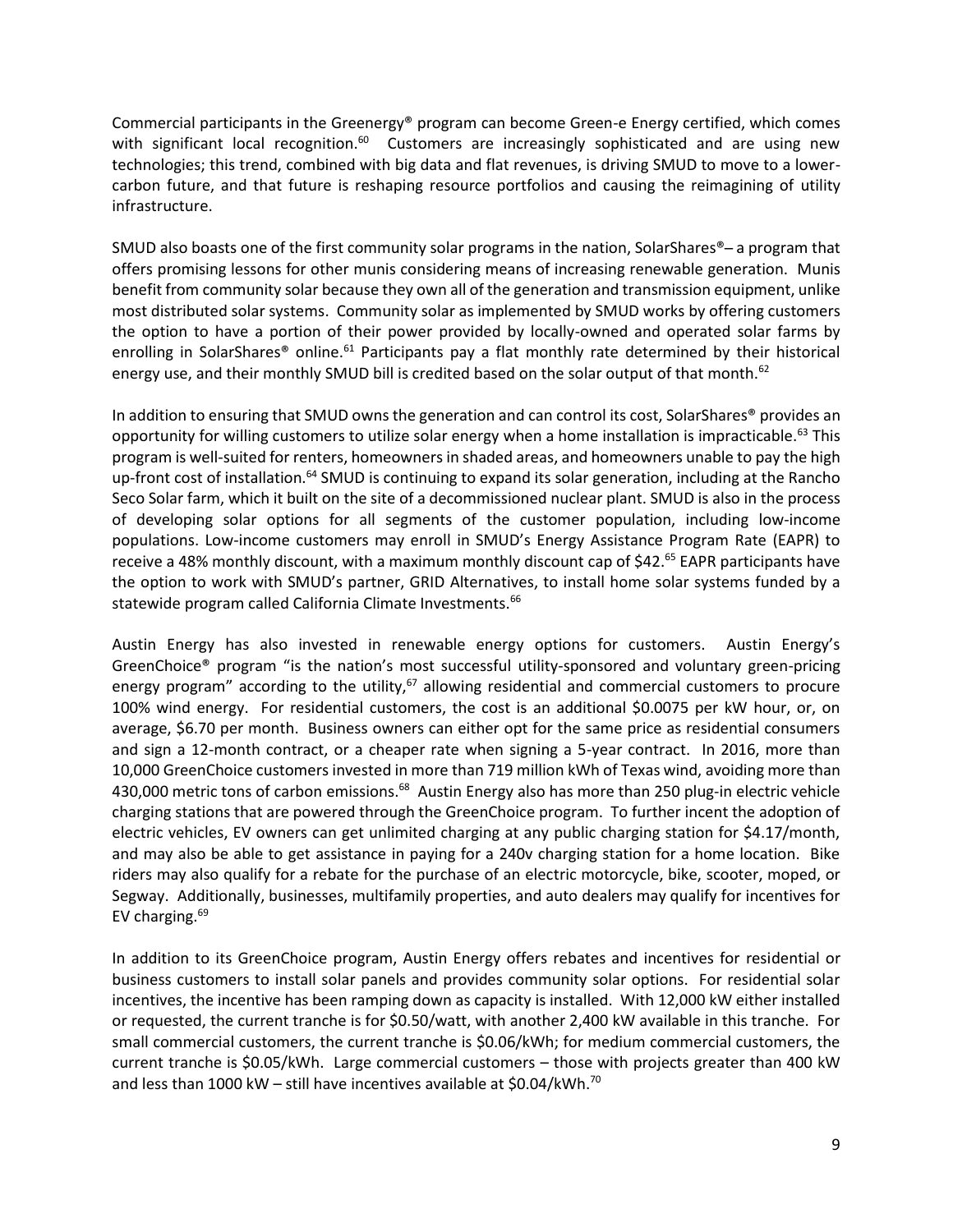Austin SHINES, funded through a \$1 million grant from the State of Texas and a \$4.3 million grant from the U.S. Department of Energy SunShot Initiative, includes a community solar plus storage project and technology platform pilot to enable and promote integrated distributed energy resources. The project is estimated to be completed by April 30, 2019.<sup>71</sup> The utility anticipates that the community solar program will add an extra \$10 - \$19 per month to completely offset a home's usage.<sup>72</sup>

## Energy Efficiency Improvements

In addition to owning renewable generation or purchasing electricity from this type of generation, utilities can often achieve a substantial portion of their low-carbon goals through programs that reduce energy use by incentivizing efficient appliances and improved building design and construction, among other measures. SMUD and Austin Energy both offer energy efficiency options to customers. SMUD provides rebates, incentives and financing for a variety of energy efficiency investments, including in the areas of pools and spas, appliances, heating and cooling, and lighting. Rebates include \$350 for a qualifying variable-speed pool pump, and range between \$50 and \$1,500 for appliance replacements and \$25 to \$1,500 for heating and A/C units and upgrades.<sup>73</sup> Additionally, SMUD provides energy efficiency financing to help customers replace high energy-using equipment with more efficient models. SMUD works with participating contractors to provide whole house efficiency programs, starting with an energy audit and developing a customized upgrade plan. Rebates can be up to \$8,000 per house, depending on the upgrades performed.<sup>74</sup>

Austin Energy has invested heavily in smart grid technology, including one of the first distribution management systems in the country.<sup>75</sup> This technology connects more than 1 million customers and 5,000 businesses to power plants through a communication network. Smart thermostats and interpretive software allow customers and the utility to manage usage through web-based tools,<sup>76</sup> and Austin Energy pays customers \$25 for the installation of qualifying wifi-enabled thermostats. This technology supports the demand-side management Energy Cycling Program, for which customers can receive \$85 upon enrollment.<sup>77</sup> The Energy Cycling Program allows the utility to remotely adjust thermostats by a few degrees on a maximum of 17 days per year.<sup>78</sup> Customers may also sign up for the PowerSaver program, through which they receive email and text alerts to reduce energy usage during peak times.<sup>79</sup> Additionally, smart meters help Austin Energy address outages and implement creative rate structures such as timeof-use billing.<sup>80</sup> The utility has made smart meters the default while retaining the option for customers to opt out of the program.<sup>81</sup>

Energy conservation is also a critical part of the utility's low-carbon strategy. Austin Energy customers may not opt out of the city's Energy Conservation Audit and Disclosure Ordinance (ECAD).<sup>82</sup> Residential properties must be audited once they become 10 years old, and prior to sale of properties more than 10 years old. An ECAD Energy Professional performs the audit for about \$200 to \$300. Commercial properties more than 10,000 ft<sup>2</sup> must be audited annually. All High Energy Use Properties (properties using more than 150% the energy of similar properties) must reduce usage by 20%. Failure to comply with ECAD results in a Class C Misdemeanor and a \$500 to \$2,000 fine.<sup>83</sup>

The flexibility of being a muni has been key to implementing these types of programs according to Khalil Shalab, Austin Energy's Vice President of Energy Market Operations and Resource Planning, as the muni may not have been able to justify the costs associated with these sorts of projects to a public utility commission. Austin Energy is also benefiting from this flexibility in its quest to achieve net zero carbon emissions by 2050, prioritizing prudent spending in conjunction with efficiency measures. Since efficiency will continue to be critical and is the cheapest way to lower emissions, Austin Energy has implemented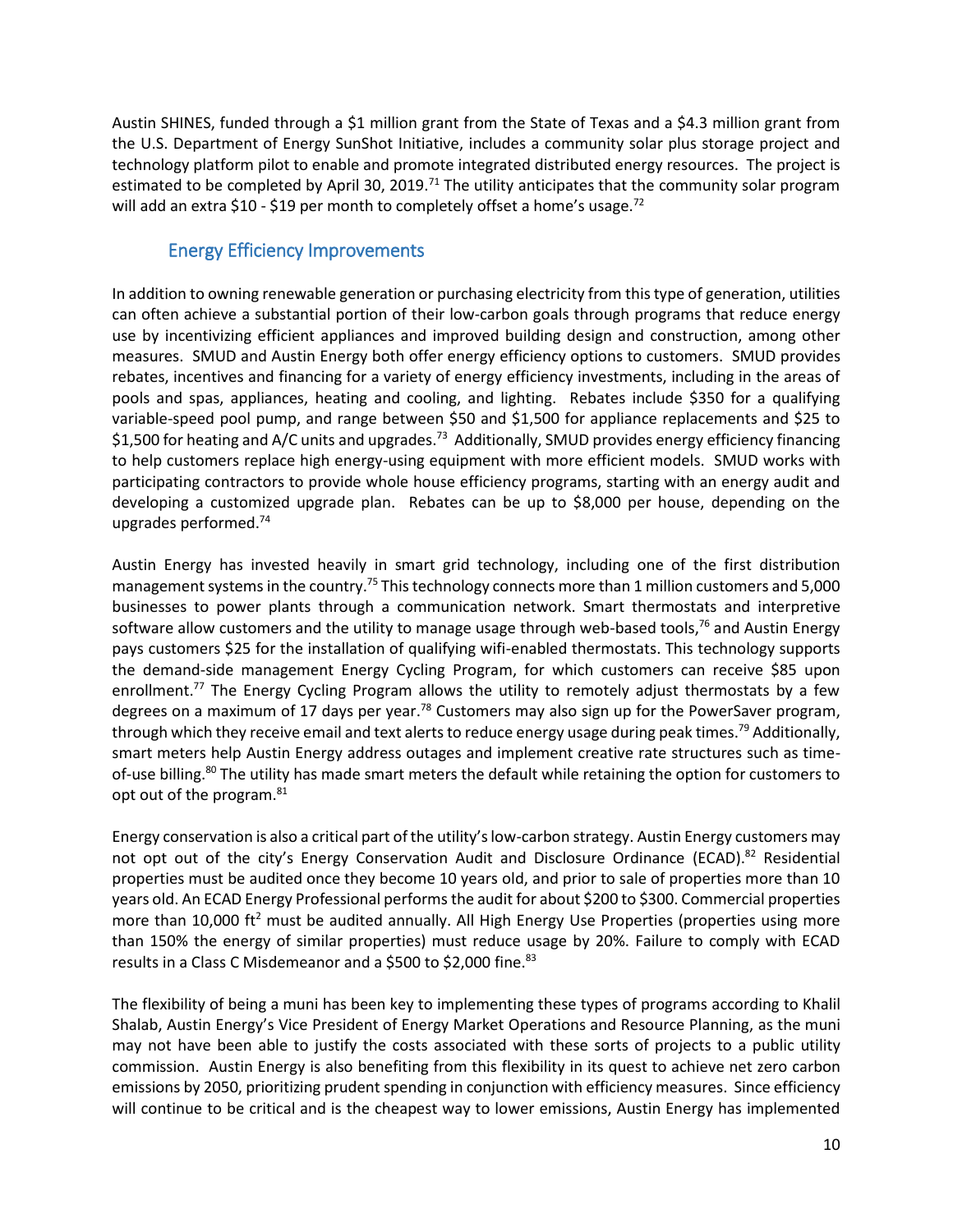tiered rates to encourage conservation and continue carbon reductions.<sup>84</sup> The utility uses a five-tier structure in which rates are increased with every additional 500 kWh of usage, which rewards customers who use less electricity with lower rates.<sup>85</sup> Additionally, to manage the Texas market design and market conditions, the utility is a Qualified Scheduling Entity with around 40 employees. Qualified Scheduling Entities have the ability to purchase energy from Resource Entities generating power, and sell energy to Load Serving Entities such as competitive retailers.<sup>86</sup> This allows Austin Energy to settle financially with ERCOT—the operator of the Texas transmission grid—when participating in the day-ahead and real-time markets.<sup>87</sup> Qualified Scheduling Entities must also submit a Current Operating Plan for their resources and the ancillary services (last-minute services necessary to balance voltage in the grid, such as rapid ramp-up of a power plant) that they may offer/procure.<sup>88</sup>

#### *Case Study #2 begins on the following page.*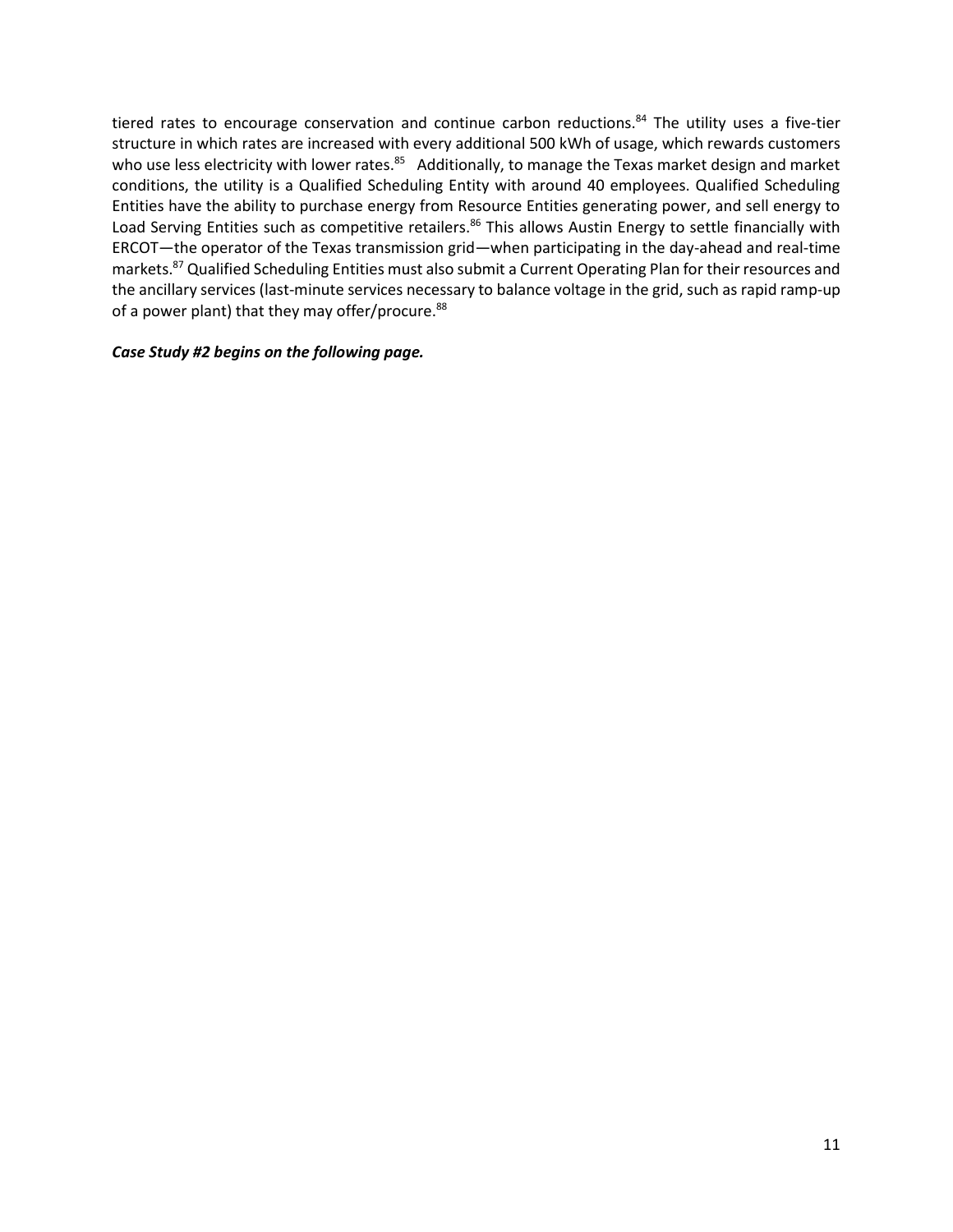# Case Study #2: Public Power Associations

## Introduction

This case study examines challenges facing munis from the perspective of four Public Power Associations: Massachusetts Municipal Wholesale Electric Company (MMWEC), Utah Associated Municipal Power System (UAMPS), American Municipal Power (AMP), and Missouri Public Utility Alliance (MPUA).

Public Power Associations (PPAs) are non-profit, community-owned utilities that are subdivisions of state governments. They are generally smaller in size, with 2,006 PPAs providing 14.5% of power to forty-nine states. Compared to co-ops and investor-owned utilities, PPAs are less likely to be vertically integrated. Instead, PPAs use joint action agencies to obtain reliable and competitively priced energy by achieving economies of scale.<sup>89</sup> Joint action agencies have grown to provide technical, advisory, and training services that are otherwise unavailable to independent municipalities. Without shareholders, PPAs operate conservatively while retaining the flexibility to respond to customer needs.

MMWEC was founded as a joint action agency in 1969 and became a non-profit, political subdivision of Massachusetts in 1976.<sup>90</sup> Of the 40 munis in Massachusetts, 21 are members of MMWEC, and 28 are MMWEC Project Participants.<sup>91</sup> MMWEC is governed by a 12-member board of directors. Seven directors are elected from member utilities to serve 3-year staggered terms, two are appointed by the Governor of Massachusetts, and three are appointed from particular townships to vote on matters affecting their respective towns.<sup>92</sup> MMWEC owns approximately 500MW of generation from fossil fuels,<sup>93</sup> 200MW from nuclear,<sup>94</sup> 25MW from wind,<sup>95</sup> and 25MW from solar.<sup>96</sup> The organization has preserved its role as a joint action agency through efforts to pool the political, legal, and economic strength of individual municipalities to accomplish more ambitious projects.<sup>97</sup> MMWEC has the power to issue tax-exempt revenue bonds to finance generation projects.<sup>98</sup>

<span id="page-11-0"></span>Utah Associated Municipal Power System (UAMPS) was founded in 1980 under Utah's Interlocal Cooperation Act.<sup>99</sup> UAMPS is comprised of 46 utilities throughout seven western states; each of the utilities is represented on the Board of Directors.<sup>100</sup> In 2016, UAMPS produced 75% of its power (40% from coal and natural gas combined, 28% from hydro, 6% from renewable resources, and 1% from nuclear) and purchased the remaining 25%.<sup>101</sup>

American Municipal Power, Inc. (AMP) was formed in Ohio in 1971 as a tax-exempt membership organization. AMP's 135 members serve 650,000 customers across 9 different states.<sup>102</sup> The PPA is governed by a 21-member elected Board of Trustees.<sup>103</sup> Member utilities own 1700MW of generation,<sup>104</sup> 40% of which is fossil fuel, 16% hydro, 2% landfill gas, and 3% solar and wind.<sup>105</sup> The remaining 39% is acquired through power purchase agreements and from the MISO and PJM RTOs (regional transmission organizations) that cover AMP's service area and provide competitive markets for power.<sup>106</sup>

Missouri Public Utility Association (MPUA) is an umbrella organization for three PPAs: Missouri Association of Municipal Utilities (MAMU), Missouri Joint Municipal Electric Utility Commission (MJMEUC), and Municipal Gas Commission of Missouri (MGCM). MPUA has 122 members throughout Missouri, Arkansas and Illinois.<sup>107</sup> The largest constituent PPA, MJMEUC, has 67 members and owns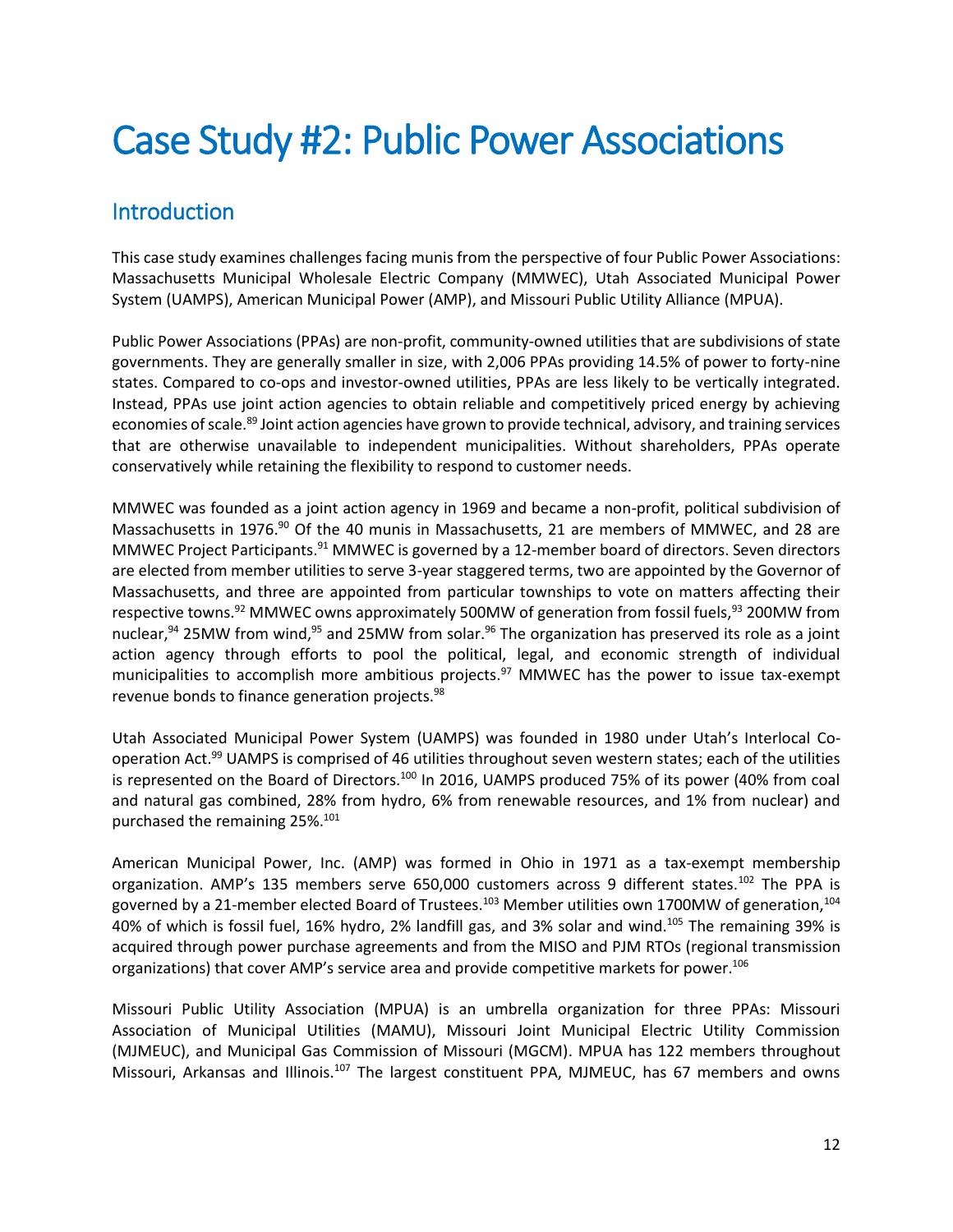approximately 550MW of coal and natural gas generation. MJMEUC also has power purchase agreements for 10MW of landfill gas, 19MW of solar, and 25MW of wind energy.<sup>108</sup>

This diversity – in organization, size, membership, and governance – has led to a wide range of projects, developed by pooling resources to achieve individual goals. That pooling enables PPAs to take more risks than would otherwise be prudent given their sizes, allowing them to invest in higher cost projects. This risk sharing also allows less proven technology to be brought online.

## Transitioning to Lower-Carbon Sources: Procedure and Process

While all PPA member utilities need reliable power and supporting services, members do not have identical roles within their PPA. This is because PPAs engage in numerous projects beyond purchasing and selling energy. Munis can choose to participate or not participate in a given PPA project. UAMPS currently has 16 different projects, from political lobbying campaigns to wind farm construction. The project-based system allows member utilities to individualize their path to a lower-carbon energy future. For example, UAMPS members from Idaho and Wyoming currently have less incentive to participate in low-carbon projects because they have no renewable portfolio standards (RPS). Alternatively, California members facing an ambitious RPS might be very interested in low-carbon projects. Yet some projects, like the Colorado River Storage Project, are less appealing to California members because its RPS does not recognize large-scale hydropower as renewable.<sup>109</sup> Members work together when their interests overlap without sacrificing resources when they do not.

PPA projects for new generation typically utilize take-or-pay contracts. Member utilities who wish to participate in a new generation project will agree to pay a "minimum bill" to the project developer for a specified period of time. This obligation stands regardless of whether the utility actually needs or takes the generated energy. Depending on asset utilization, rates for capital, and market conditions, it may take a significant period of time to pay off capital investments on energy projects; developers use take-or-pay contracts to protect themselves from deteriorating market conditions. From the perspective of a PPA, take-or-pay contracts ensure that both the risk and reward of a given project falls only on participating members.

## Responses to Specific Challenges

One of the challenges facing PPAs as a group is the diversity of generation and load profiles. Electric load profiles are influenced by climate, elevation, commercial-to-residential ratio, weather, efficiency, day of the week, season, customer density, and more. These factors interact differently for each utility. For example, urban areas retain heat and thus need more energy for air conditioning in summertime, whereas rural areas need more energy for heat in the winter.<sup>110</sup> AMP has utility members from Virginia to Indiana, each with a unique load profile. PPAs must find a way to match these varied load profiles with equally unique generation profiles. No one generation source is the right fit. For example, MJMEUC has an extremely diverse power mix, but generates no hydro. UAMPS's power mix is less diverse, but the system gets 28% of its load from hydro. PPAs inevitably vary in the types of their generation assets, how much power they purchase, and whether they use power purchase agreements or the wholesale market. Such complexity requires each PPA to develop a personalized transition to a low-carbon future; there is no onesize-fits-all solution. The remainder of this section describes specific PPA projects.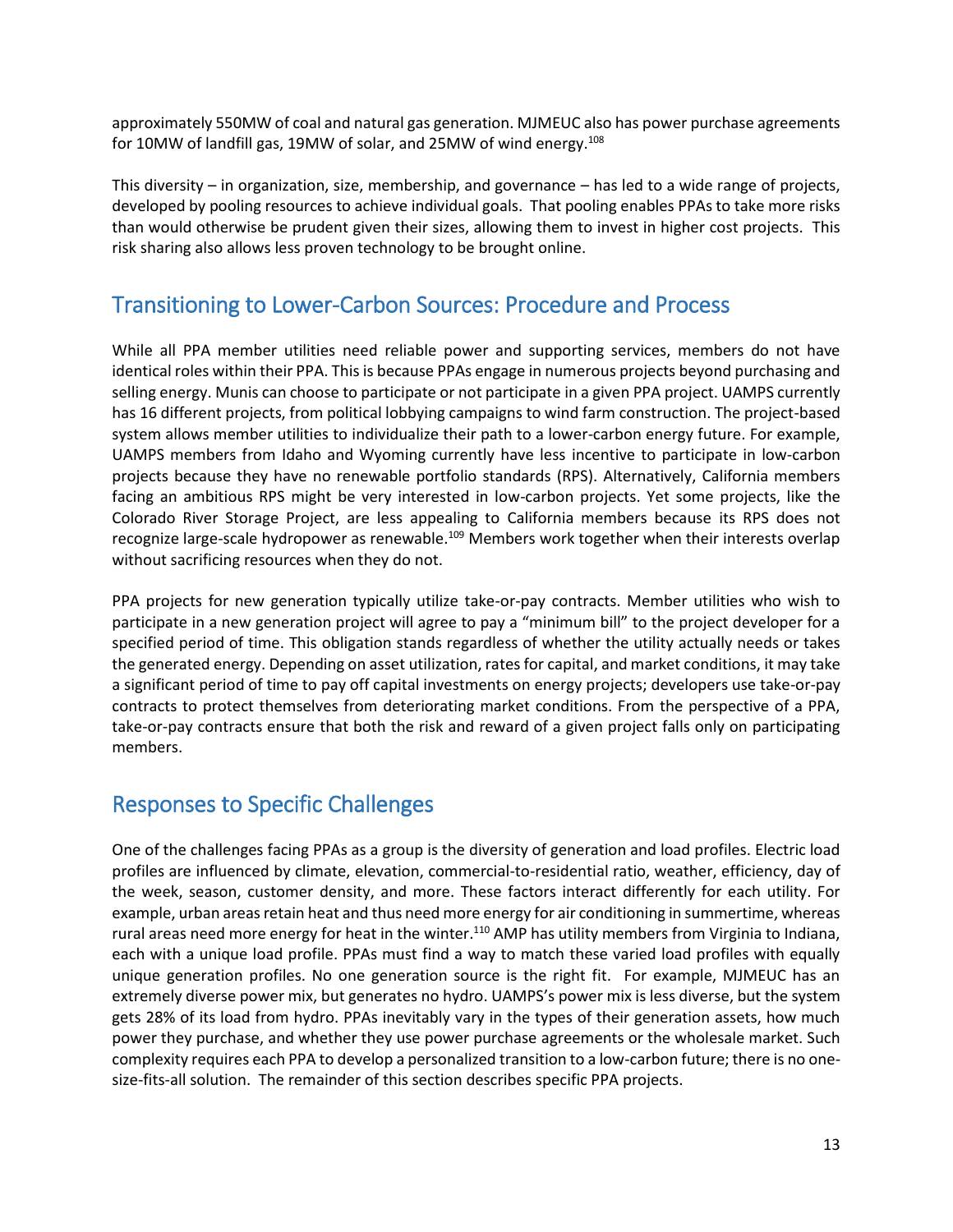### Berkshire Wind

PPAs face challenges beyond matching load and generation profiles within the areas they serve, including, for example, permitting and litigation hurdles. The Berkshire Wind Project is a public power project owned and operated by 14 munis in Massachusetts. The project is the second largest wind development in the state, with ten turbines and 15MW of capacity. With no renewable portfolio standard for munis in Massachusetts, this project was largely driven by the will of customers and advocacy groups. Despite widespread support, the Berkshire Wind Project faced several challenges. The original developer encountered permitting issues and withdrew in 2008. MMWEC took over development beginning in June 2009. However, construction halted once again in October 2009 when the owner of a time share property complained of visual impairment from the turbines. Construction resumed a year later, but not before adding another \$10 million to the project price tag due to the delay. The Berkshire Wind Project became operational in May 2011.<sup>111</sup>

The City of Aspen offers a model for utilizing local resources to create a renewable generation profile. After experiencing 20 fewer days of annual frost and an average temperature increase of 3° over the past 25 years, Aspen implemented the Canary Initiative. The utility set goals of a 30% reduction in carbon emissions by 2020, and an 80% reduction by 2050. Widely adopted elsewhere, solar generation proved impracticable due to real estate prices. Instead, Aspen contracted new power purchase agreements from nearby generation sources. As of 2015, Aspen is 100% renewable, with generation coming from 46% hydro, 53% wind, and 1% landfill gas. The natural resources available in the area and customer desire allowed Aspen to make an efficient transition to a fully renewable generation profile.

The challenge is reproducing the same transition in less affluent communities. Aspen residents currently enjoy the sixth lowest rates in Colorado, while Aspen's commercial rates are less competitive. Shifting the burden to commercial customers could be less effective in municipalities where there is not a robust tourism industry.

#### UAMPS SMR

Another innovative PPA project that faces permitting and financing hurdles is in the nuclear area. UAMPS launched the Carbon Free Power Project in 2015 to ensure a lower-carbon future of its members' energy supply. The project will focus on energy efficiency, distributed solar, and the development of NuScale small modular reactors (SMRs).<sup>112</sup> Even though nuclear power is carbon free, it carries a unique set of challenges such as safety, scalability, compatibility with renewable resources, and cost. Small reactors like the NuScale SMR provide solutions to these issues in a variety of ways. The 40% ramp rate allows the reactors to heat and cool quickly, making them "Fukushima proof." Improved ramp rate and scalability also make the reactors more compatible with intermittent renewable resources in terms of grid balancing. Each NuScale module is planned to be a 50MW pressurized water reactor.<sup>113</sup> This can be scaled up to twelve reactors in a single power plant for 600MW of generation. NuScale SMRs are expected to provide a lower-cost option for munis and PPAs compared to larger traditional nuclear reactors.

The development of NuScale SMRs relies partly on federal tax credits and loan guarantees. The 2005 Energy Policy Act requires nuclear power plants to be operational by 2020 in order to qualify for production tax credits.<sup>114</sup> However, designing, licensing, and constructing a nuclear power plant is a lengthy process that puts developers at risk of missing the 2020 deadline. NuScale is counting on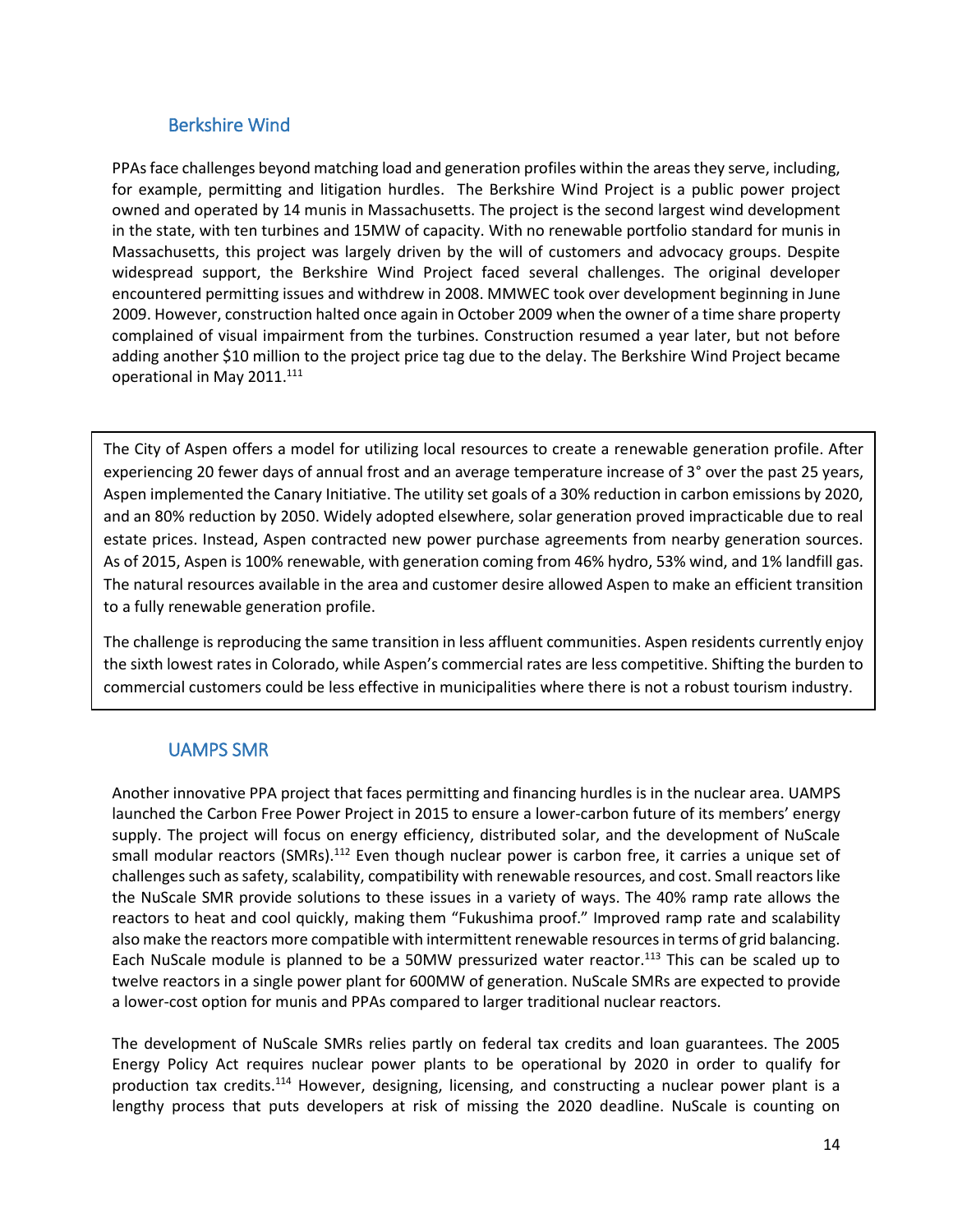legislative efforts to remove this deadline because the first SMR is expected to be operational at the Idaho National Laboratory by 2024. NuScale is the only U.S.-based company working solely to commercialize SMRs, and it has already received more than \$250 million in matching funds and licensing grants from the Department of Energy.<sup>115</sup> In March 2017, the U.S. Nuclear Regulatory Commission accepted NuScale's Design Certification Application, a significant milestone in the design and licensing process.

## AMP Solar

Solar developments, too, face financing hurdles, leading to creative financial solutions. One effective strategy for solar development is the use of ownership structures that allows PPAs to take advantage of tax incentives. The solar Investment Tax Credit (ITC) provides a 30% federal tax credit for both distributed and utility-scale solar installations.<sup>116</sup> This legislation has driven scale in the industry; now the average residential installation cost is 60% lower than in 2006 when the credits were first implemented.<sup>117</sup> Solar ITCs have been extended through 2019, with a current schedule that will phase out the program by 2023.<sup>118</sup> These incentives are unavailable to PPAs, which do not pay taxes due to their public, non-profit status. That is in part why PPAs use partnerships with private developers. AMP announced a joint development project with DG AMP Solar, a NextEra subsidiary, in March 2016. Twenty-two AMP members executed an agreement with DG AMP Solar to develop, construct, and operate 80MW of new solar generation. NextEra owns and operates the sites, while AMP purchases all the output. The first 20MW solar plant went into operation in 2017 at the Bowling Green site.<sup>119</sup> Building residential and commercial solar "behind the meter" (for use on site) is the most effective way for PPAs to benefit from federal tax credits as an energy off-taker.

## Energy Efficiency Initiatives

Energy efficiency is another way for PPAs to reduce consumer costs and carbon emissions. AMP recruited the Vermont Energy Investment Corporation to establish Efficiency Smart, an Ohio-based operation that specializes in improving energy efficiency. AMP member utilities can subscribe to the service in exchange for technical expertise and efficiency incentives. Since 2011, 54 member utilities have used Efficiency Smart to reduce their load by an average 3.6%.<sup>120</sup> The program works by offering an array of à la carte energy efficiency measures that customers may choose from. For example, residential customers have access to discounted LED lights, home energy audits, and rebates for ten different products including, among others, advanced thermostats. Customers use only the efficiency measures that are effective and useful for their circumstances. AMP has used the collective resources of its member to achieve a level of demand-side expertise that would otherwise be unavailable to its members.

## Transmission Upgrades

In addition to new generation and efficiency products, PPAs also participate in transmission planning to enable the growth of low-carbon generation. The Grain Belt Express Clean Line is a 780-mile transmission project intended to deliver 4,000MW of wind energy from western Kansas to Missouri, Illinois, Indiana and neighboring states. Direct current technology will allow the line to transmit more energy with less line loss than alternating current. Direct current infrastructure also has a smaller land-use footprint than alternating current. This helps utilize existing rights-of-ways, an important hurdle for private developers, which typically lack the power of eminent domain.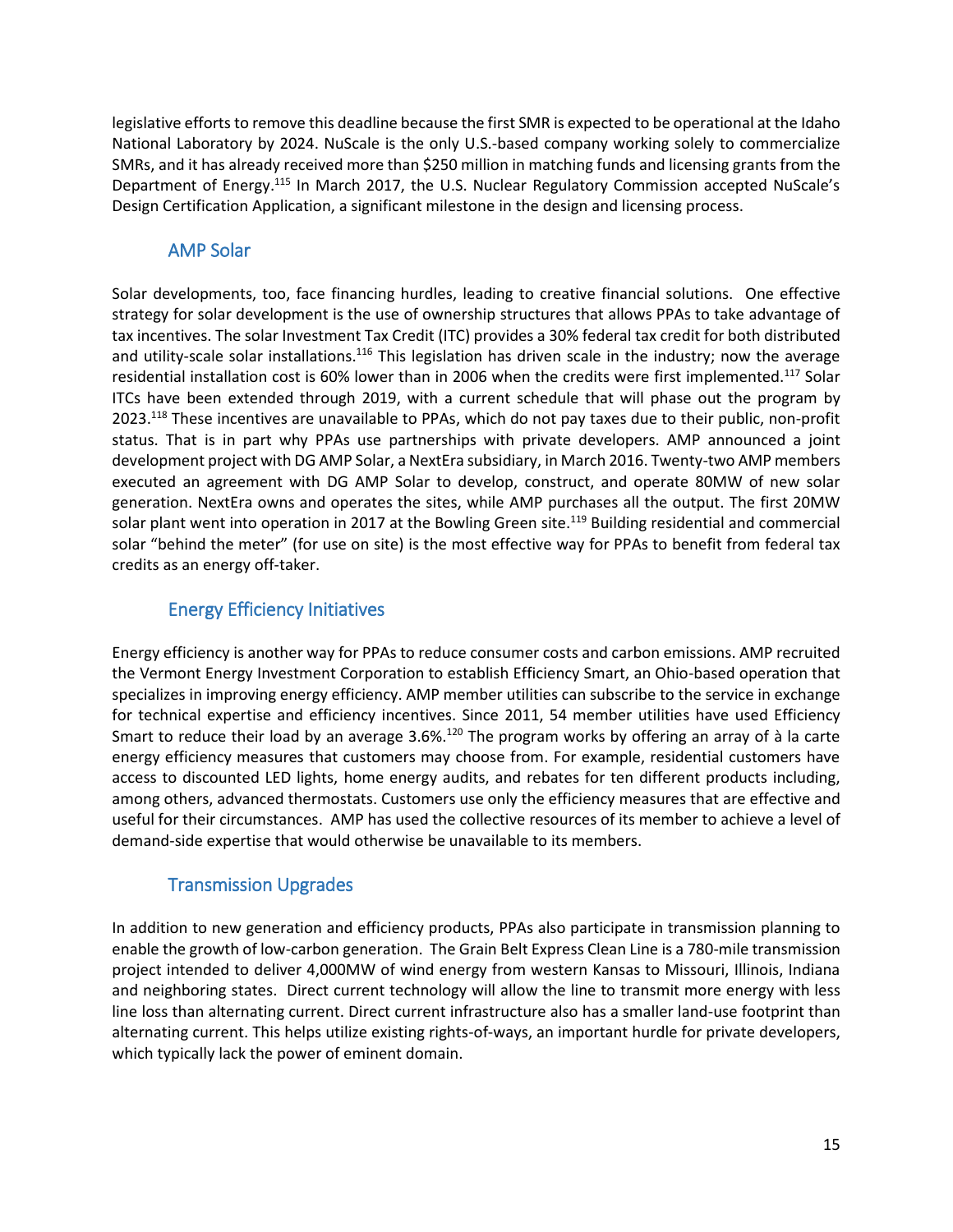The eminent domain hurdle is still substantial, however, because states vary drastically in their willingness to grant this power to merchant transmission line developers, and every transmission project requires the approval of all of the states through which the line passes. Indeed, in 2017 the Supreme Court of Illinois determined that the developer of a similar transmission line project to support wind energy was not a "public utility" and therefore could not obtain a certificate of necessity that it sought from the state.<sup>121</sup> These types of impediments could derail the Grain Belt Express project; Indiana and Illinois cannot access Kansas wind without the cooperation of Missouri.

Despite legal hurdles to the transmission project, certain actions of the PPA have helped to move the project forward. MJMEUC helped incent cooperation with the Grain Belt Express by contracting for 200MW of wind energy, a move that could save dozens of Missouri cities hundreds of millions of dollars over the next 20 years.<sup>122</sup> In general, merchant transmission lines have better chances of success due to a 2009 policy shift from the Federal Energy Regulatory Commission.<sup>123</sup> It is now easier for developers to finance merchant transmission lines because PPAs can pre-subscribe capacity. Before, PPAs had to purchase at auction, which made it difficult to get the initial commitment needed to legitimize a project and attract additional investors. Construction of the Grain Belt Express Clean Line is expected to begin in 2018.<sup>124</sup>

## Challenges with Siting New Generation

Similar to transmission-based obstacles, MPUA and Lakeland Electric (Florida) have both experienced challenges with siting new generation. MPUA's solar project in Butler, Missouri was delayed due to concerns over solar glare affecting pilots flying overhead. But developers addressed these concerns, and the 3.2MW Butler Solar Energy Farm has been operational since May 2014. MPUA's efforts to develop landfill gas energy also face siting concerns. Although it would be ideal to "play it as it lies" and develop landfill gas generation wherever landfills are located, not all landfills are conducive to grid access, so it is not necessarily easy to find good sites to develop. Additionally, not all landfills will continue to be productive after the time it takes to build power generation.

Lakeland Electric attempted to take advantage of favorable conditions for solar development in its territory. The city, as a distribution hub, has flat-roofed warehouse space that would be good for industrial-scale solar installations. However, the utility ran into a split benefit problem – the reduction in energy use would mostly benefit the tenants of the warehouses, whereas the burdens of construction, potential roof issues, and long-term contracts would fall to the building owner. Even after attempting to lessen this disparity in impacts, the utility found building owners unwilling to install solar panels on their warehouse roofs. While they have been unable to install solar capacity on buildings to the extent hoped, Lakeland has developed utility-scale renewable projects within its territory.

#### *Case Study #3 begins on the following page.*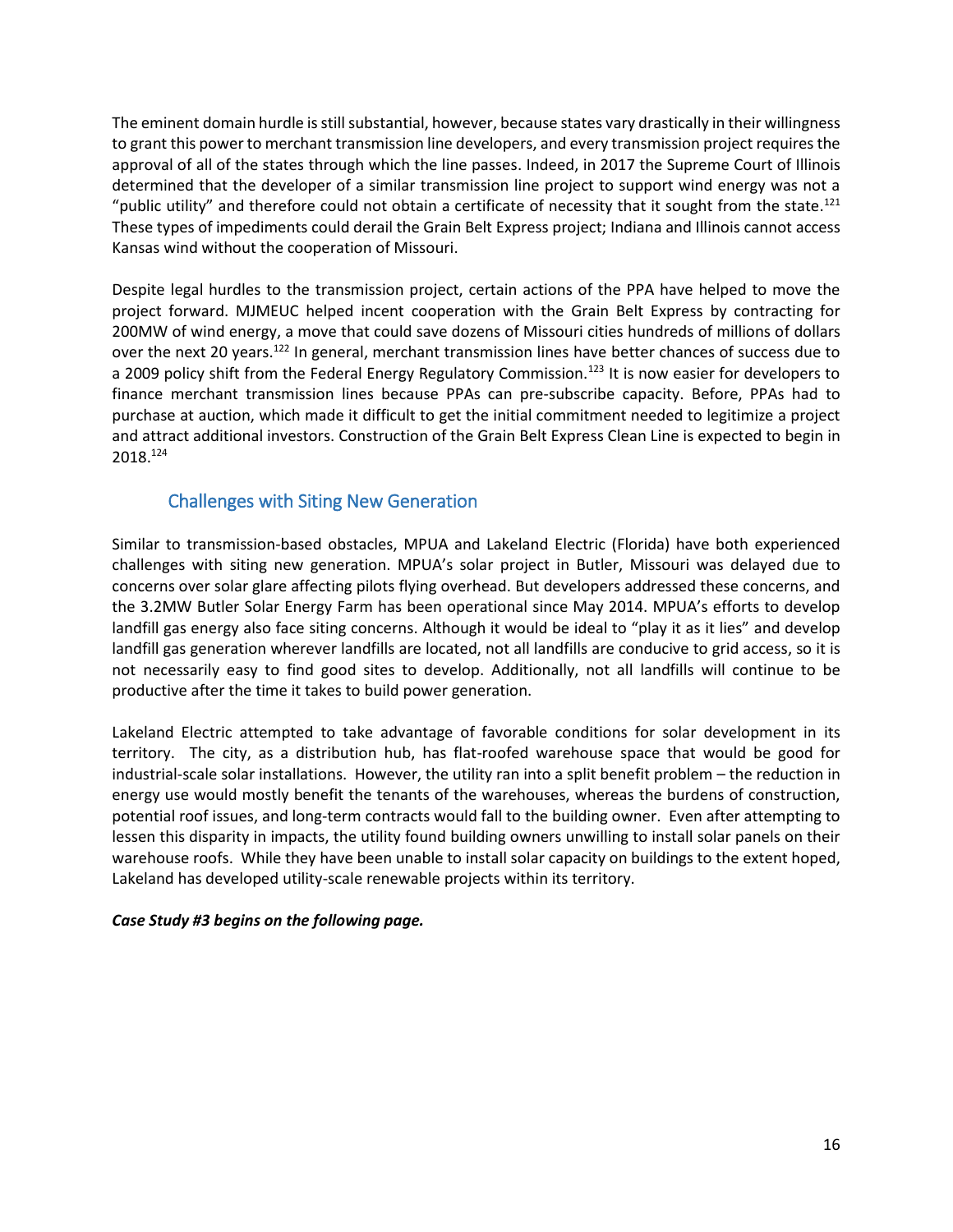# Case Study #3: Pedernales Energy Cooperative (PEC)

## Introduction

Electric cooperatives are private, non-profit, member-owned utilities. Co-ops are not governmental entities like munis but are rather governed by their customers. There are more than 900 utility co-ops across 47 states, and they generally serve low-density areas, powering 11.3% of the population across almost 75% of the overall U.S. land mass.<sup>125</sup> Unlike IOUs, co-ops are generally not subject to the authority of public utility commissions. However, renewable portfolio standards often do apply to co-ops, or can if they are of sufficient size. This case study explores challenges and opportunities facing co-ops' transition to a lower-carbon energy mix from the perspective of Pedernales Electric Cooperative (PEC).

PEC serves more than 270,000 meters, making it the nation's largest energy co-op.<sup>126</sup> Located just outside of Austin, TX, the co-op continues to grow by 1,200 new electric meters a month. The 8,100 square miles of service area within the co-op is split into seven districts, each of which is represented by a resident of the district on the seven-member Board of Directors.<sup>127</sup> Directors are elected for three-year terms, and they are limited to four consecutive terms. 128

<span id="page-16-0"></span>PEC is a distribution and transmission co-op, meaning it does not generate power, but rather purchases it on the wholesale market and through power purchase agreements.<sup>129</sup> The Lower River Colorado Authority (LRCA) is a non-profit Texas utility and the wholesale provider for 75% of PEC's load.<sup>130</sup> For 2016, LRCA estimated that 50% of its generation was from coal, 44% from natural gas, and 6% from renewables like wind and hydro.<sup>131</sup> PEC has additional power purchase agreements, such as wind energy from AEP Energy Partners.<sup>132</sup>

PEC must balance the demands of both rural and suburban/urban customers, and this poses some challenges with respect to transitioning to lower-carbon energy sources. Its urban eastern territory borders Austin, TX; this area accounts for PEC's rapid growth. Its western territory is rural and has a low commercial to residential load ratio. Rural customers tend to be unwilling to pay for infrastructure that will only benefit urban customers, such as charging stations for electric vehicles. On the other hand, urban areas are driving profits with their rapid growth and high commercial to residential load ratio. Because of this duality, PEC's allocation of resources focuses on questions of equity and fairness. Additionally, rural customers generally support other low-carbon options, such as rooftop solar; some view this option as increasing independence and self-sufficiency.

In addition to PEC's specific challenges with respect to its diverse urban-rural customer mix, infrastructure is one of the obstacles that generally burdens co-ops more than munis, often because of large, majorityrural service areas. PEC, with its large rural territory covered, faces this challenge. Low density service areas result in higher costs per customer for infrastructure improvements.

PEC and other co-ops also differ from munis in terms of government resources to define and enforce certain energy goals. For example, Austin Energy, as a muni, can incentivize efficiency through its Energy Conservation Audit and Disclosure Ordinance, which makes it a misdemeanor for certain consumers to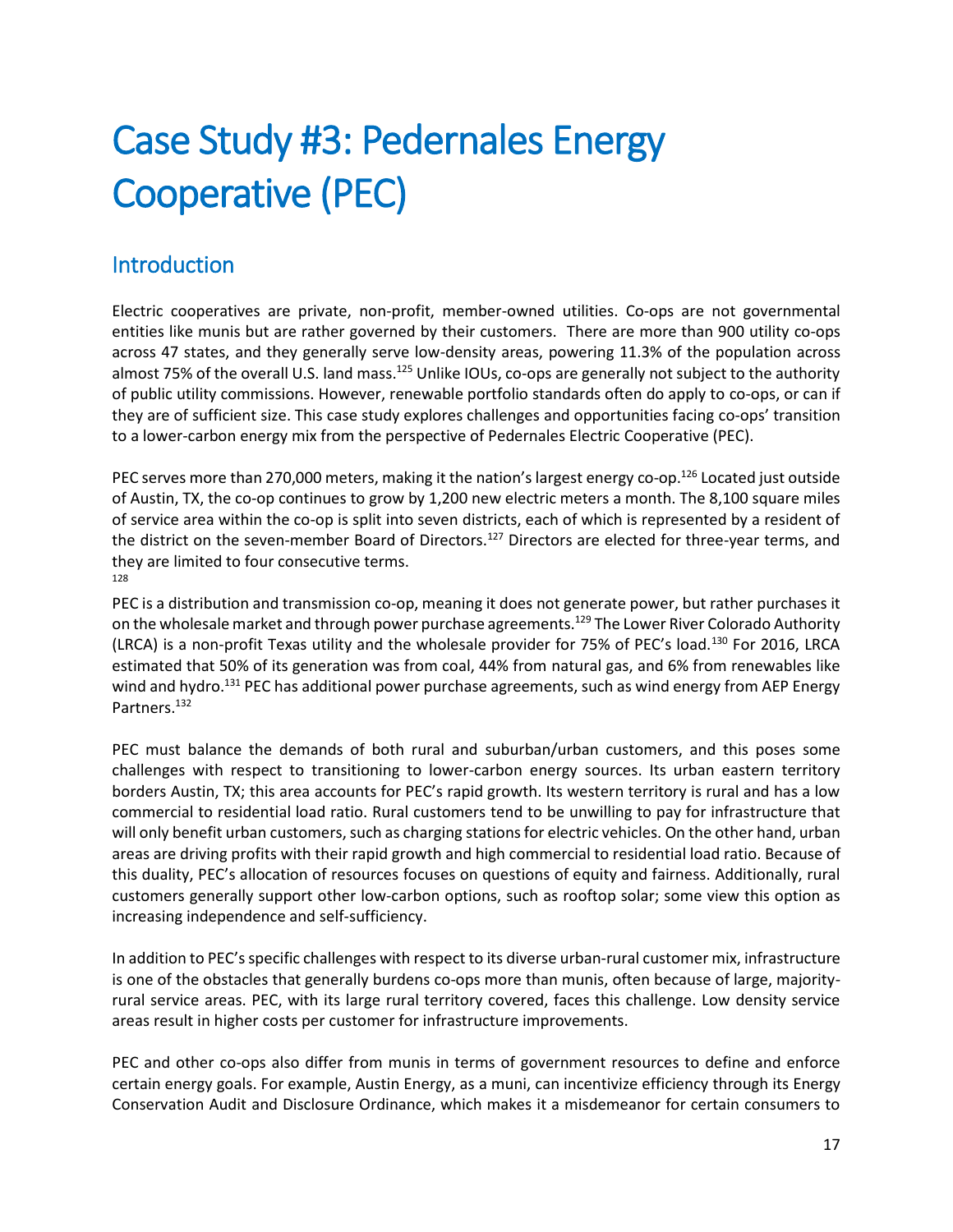not complete an efficiency audit. (*See Case Study #1.*) PEC has no authority to promulgate these types of ordinances.<sup>133</sup>

# Transitioning to Lower-Carbon Sources: Process and Procedure

### Defining Goals

One of the most important aspects of successfully transitioning to lower-carbon energy sources is ensuring consumer buy-in. PEC traditionally uses Cost of Service studies to determine factors driving costs and revenue, avoid drastic rate fluctuations, and provide reference points for goal setting.<sup>134</sup> However, given new rate structure proposals, the co-op implemented a particularly robust study in 2015, including soliciting extensive customer feedback.<sup>135</sup> PEC employed an outside consulting firm to assist in the research. First, focus groups tested the delivery and presentation of survey materials.<sup>136</sup> PEC then refined and distributed materials that set out utility goals and invited participation. PEC increased participation by tailoring communication to specific stakeholder groups (direct mail, online surveys, text surveys, oneon-one interviews, social media, and public meetings).<sup>137</sup> Survey findings were then analyzed and presented to the Board of Directors. Based on these findings the Board developed a rate proposal, which was debated in further surveys and public meetings.<sup>138</sup> Following this second round of member scrutiny, the Board finalized and rolled out the new rate structure.

The All Member Survey was an integral part of the Cost of Service study and was PEC's primary effort to engage customers. Online and mail-in surveys were collected for a month in early 2015.<sup>139</sup> The survey investigated satisfaction and familiarity with PEC rates and services. PEC also surveyed the level of interest in various rate structures and renewable energy. Findings were evaluated against characteristics like age, length of membership, and rural/suburban self-identification.<sup>140</sup> Additionally, in-person forums were held at four different locations; all forums were recorded and posted online. The All Member Survey produced 7,736 survey responses, 2,691 member comments, and 57 forum attendees.<sup>141</sup> Results showed that members were more interested in time-of-use and block rates than demand response and pre-paid rates. "Undecided" comprised about a third of all responses regarding interest in various rate proposals. Members also showed strong support for renewables like solar; however, only 25% of respondents reported familiarity with PEC's rates and fees for renewable energy, compared with 66% who reported familiarity with PEC's rates and fees in general.<sup>142</sup> One of the most impressive findings was the strength of member participation, an indication that members are seriously interested in rate structure changes.

#### Rate Design

In its rate restructuring effort PEC rejected the use of inclining tiered rates because they were predicted to deepen residential subsidies; $<sup>143</sup>$  poorer members are less capable of reducing usage because they have</sup> less access to energy-efficient homes, appliances, and air conditioning.<sup>144</sup> Renters in particular have little control over their dwelling's efficiency. Consequently, wealthy members are better able to reduce usage and not trigger the higher-tier rates during peak summer months, which ultimately shifts the financial burden to lower-income customers. This criticism has dogged PEC's utility neighbor, Austin Energy, which currently uses tiered rates.<sup>145</sup> Some argue that poorer customers tend to use less energy, and therefore will benefit from low tier rates. However, a study using 2011 and 2013 census data across 48 US cities found this not to be true. The energy burden for low-income households (a measure of energy bills in proportion to income) was approximately threefold the energy burden of non-low-income households.<sup>146</sup>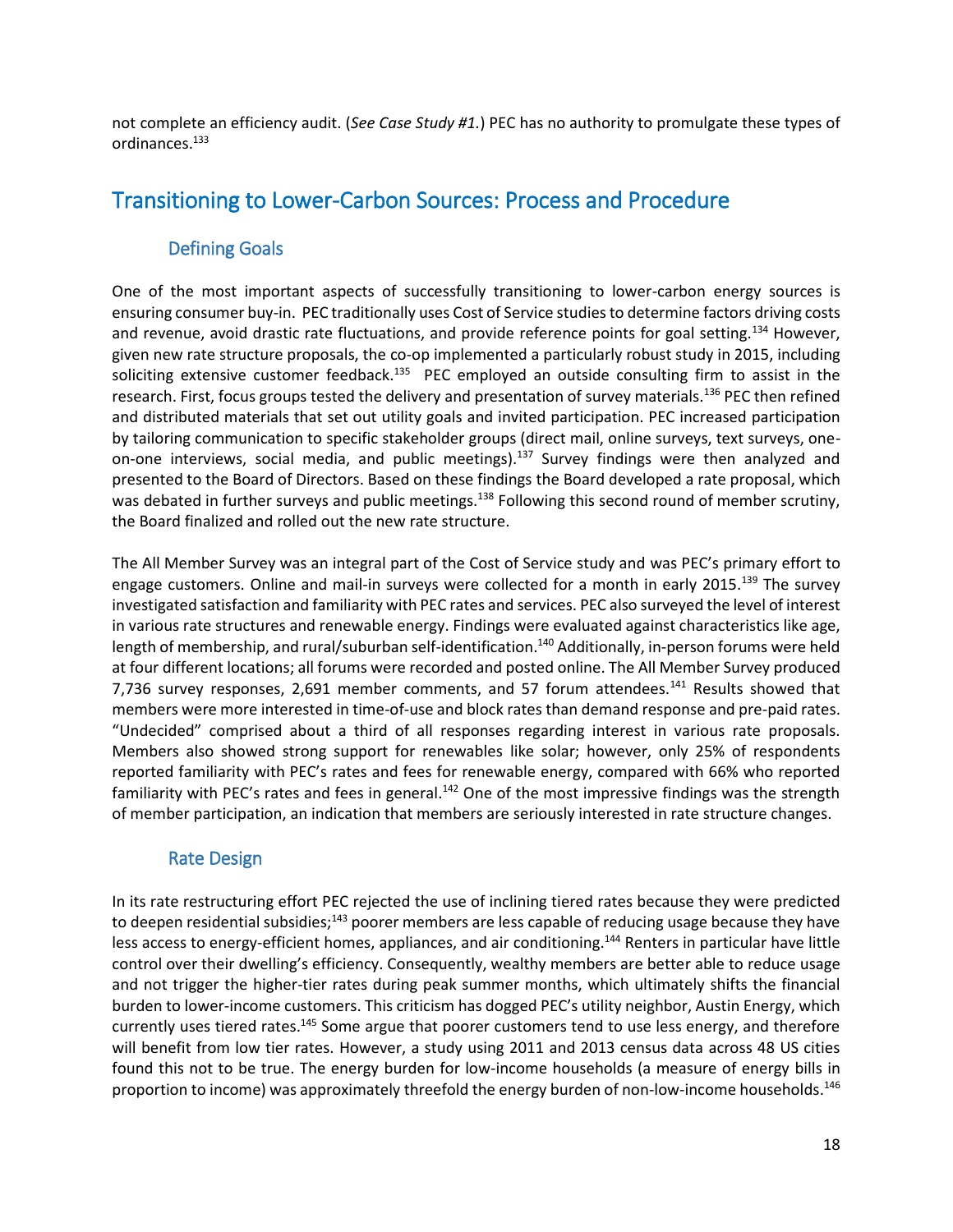The study also found the median energy cost per square foot was higher for low-income customers.<sup>147</sup> This supports the notion that low-income households are less energy-efficient, and undercuts the presumption that larger homes automatically have larger loads. Although PEC's All Member Survey revealed that customers were interested in tiered rates, socio-economic considerations cautioned against this.

### Infrastructure Investments

PEC has embraced customer segmentation to satisfy the needs of its diverse membership. Like many growing utilities, PEC has implemented advanced metering in order to monitor outages and increase grid efficiency through two-way communication. However, members retain the right to opt out of advanced metering if they wish.<sup>148</sup> Advanced metering benefits customers by providing detailed usage and billing reports through the SmartHub application.<sup>149</sup> Customers who utilize advanced metering are provided an additional choice between flat rate billing or time-of-use billing.<sup>150</sup> Time-of-use billing helps PEC balance the grid and save money by incenting energy conservation during peak hours.

#### Renewable Energy Investments

PEC's approach to solar energy demonstrates how the co-op strategically serves a bifurcated member base by taking consumer values into consideration. Rural members in the western part of the co-op's service territory perceive solar generation as an empowering source of independence. Urban members in the eastern part of their service territory perceive solar generation as a green solution to environmental issues. These motivators determine what options are provided, and how they are presented. PEC is currently building 15MW of distributed solar generation across the Hill Country.<sup>151</sup> This project will consist of several five- to seven-acre sites, each capable of 998 kW of generation. The Hill Country solar project is expected to eventually lead to community solar installations, which would give members an opportunity to subscribe to a share of the solar project.<sup>152</sup>

PEC prefers community solar over net metering because it allows electric utilities to recover the fixed costs of grid operation. Utilities often fail to recover the cost of transmission when they compensate net metering at retail price. Depending on the value of the solar to the grid – and whether that solar generation coincides with system peak – the cost of transmission and distribution services to customers who own solar generation may or may not be financed by customers that do not. Still, community solar may be perceived as an example of a green solution that fails to satisfy some members' desire for a sense of independence; those members want the option to purchase their own solar generation and use net metering.<sup>153</sup> PEC supports net metering by offering EmPower Loans, which finance solar installation and consolidate repayment with standard monthly billing.<sup>154</sup>

#### Energy Efficiency Improvements

PEC has also developed a number of energy efficiency programs "designed to help" customers "use less" of their product.<sup>155</sup> Rebates are available for residential HVAC systems.<sup>156</sup> For commercial customers, rebates for lighting, HVAC, and variable frequency drive equipment are available, with customers able to receive up to \$17,500 per rebate type up to a project location cap of \$35,000.<sup>157</sup> PEC also links to other state and federal programs available to its customers to encourage energy efficiency.<sup>158</sup>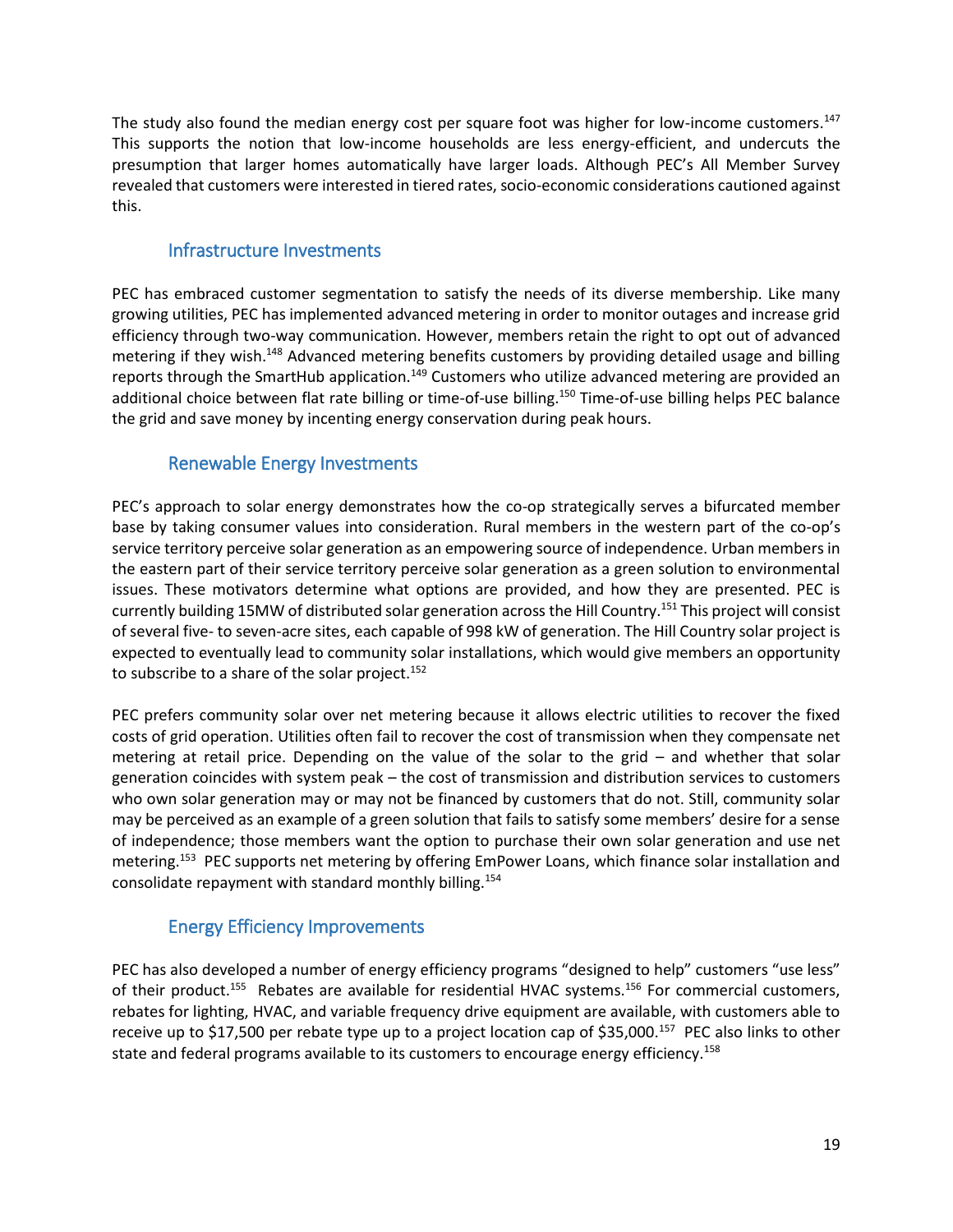# FMPA: Another Study in Customer Surveys

Florida Municipal Power Agency (FMPA) is a 31-member public power association that serves the wholesale needs of it municipal electric utility members, which account for approximately two million customers from Key West to the Panhandle. Each member appoints one representative to the governing Board of Directors, and Board Officers are elected by popular vote of the members. FMPA supplies all the power needs for 13 members and 40% of the members' total power needs.

FMPA has taken the first step toward increasing solar generation by surveying customer willingness across ten Florida member cities. The 2,565 responses showed that 72% of customers want their community to investigate solar energy, but about a quarter of the respondents believed a solar program would lower their energy bill. Most respondents were unlikely to be willing to pay more for solar, while 13% said they were "very likely" and 25% said they were "somewhat likely" to participate in a solar program that increased rates. Of those willing to pay more for solar, 56% preferred a "voluntary" model where customers could choose whether to participate in the solar program. College graduates aged 18- 44, and who make greater than \$60,000 a year, were the most likely to show interest in a solar program. Willingness to pay for solar correlated with financial status more than any other demographic characteristic. Since the March 24, 2017, conference, FMPA and its members have responded to their customers' desire to investigate solar energy by issuing a request for proposals from a number of solar developers. As a result, FMPA, together with the Orlando Utilities Commission, have executed power purchase agreements with NextEra Renewables Florida, Inc., for the development and purchase of 223.5 MWs of solar energy beginning in 2020, and for a twenty- to thirty-year term. These solar facilities will produce clean, renewable energy necessary to serve approximately 45,000 typical residential households in Florida. According to the Southern Alliance for Clean Energy, if completed as planned, this joint action project will account for approximately 5% of the total projected Florida solar capacity in 2021.

A recent survey by the Smart Grid Consumer Collaborative shows consistencies with FMPA's findings: even minor rate increases lead to a sharp decline in support for clean generation and energy efficiency. Only 82% of respondents support clean energy expansion that is free for customers. Support drops to 39% when expansion costs an additional \$10 per month. For energy efficiency, 98% of respondents agreed that smart-grid benefits are important. However, only 26% of respondents were willing to pay an additional \$3-4 per month for smart-grid technology.

*Sources: [https://fmpa.com/energy/overview-2/;](https://fmpa.com/energy/overview-2/) [https://fmpa.com/florida-municipal-utilities-gather-customer-input-on-solar](https://fmpa.com/florida-municipal-utilities-gather-customer-input-on-solar-power/)[power/;](https://fmpa.com/florida-municipal-utilities-gather-customer-input-on-solar-power/) [https://www.greentechmedia.com/articles/read/survey-what-electricity-customers-really](https://www.greentechmedia.com/articles/read/survey-what-electricity-customers-really-want?utm_source=Daily&utm_medium=Newsletter&utm_campaign=GTMDaily)[want?utm\\_source=Daily&utm\\_medium=Newsletter&utm\\_campaign=GTMDaily](https://www.greentechmedia.com/articles/read/survey-what-electricity-customers-really-want?utm_source=Daily&utm_medium=Newsletter&utm_campaign=GTMDaily). Thanks to Dan O'Hagan, Associate General Counsel, Florida Municipal Power Agency, for providing updates and some of the text for this case study.*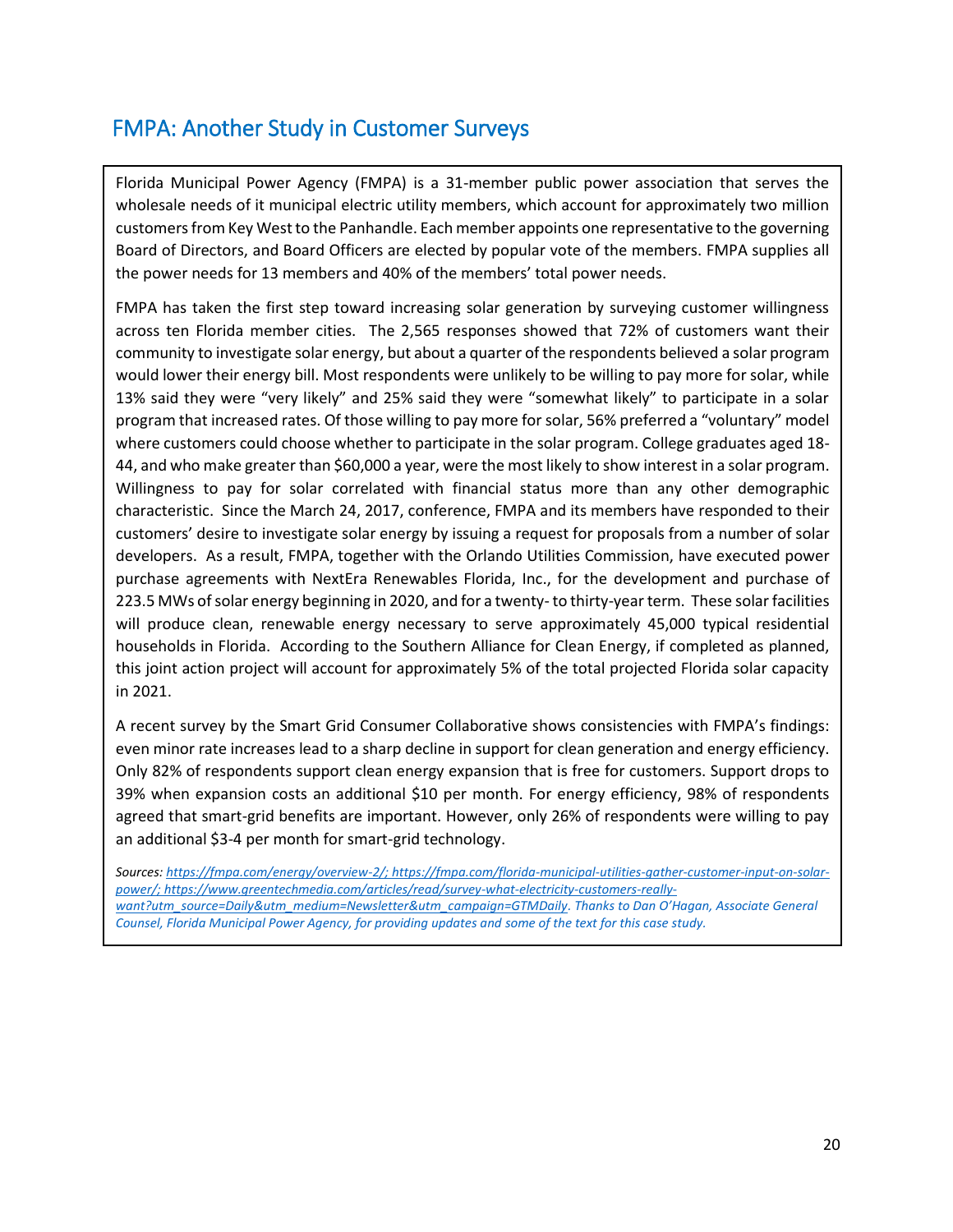# Lessons Learned

The three case studies presented here offer several broad lessons that are potentially transferable to other munis and co-ops, including that low-carbon initiatives do not necessarily stem from political mandates, accounting for customer preferences for low-carbon options is important, and energy efficiency measures can be a valuable tool in munis' and co-ops' low-carbon efforts. But we conclude that the examples presented here also show that there is no one-size-fits-all approach, and that munis and co-ops will have to follow their own path to a large extent.

#### The Political Environment Can Make a Difference – But Doesn't Have To

As evidenced by the work of SMUD, Austin Energy, Berkshire Wind, and Aspen, a political environment focused on low-carbon initiatives – and a concerned customer base – at the state or local level can push utilities toward a less carbon-intensive future. However, movement toward low-carbon sources of generation is possible without mandates at the state or local level, as evidenced by projects like those that have been developed or are being developed by UAMPS, MPUA, AMP Solar, and MJMEUC.

#### Focus on the Customer

Focusing on the customer can take different approaches, and some utilities are turning to surveys or other forms of outreach to help them understand what their customers want. SMUD has focused on market differentiation – segmenting its customers to ensure that customer engagement and other interactions meet that specific customer's wants and needs – and strives to make the customer experience easy, responsive, personal, and collaborative. This effort results from the recognition that customers value resources like solar generation for different reasons. Recognizing the breadth of its large member base, PEC worked to reach all customers with its survey, including numerous forums and facilitated one-on-one conversations. Based on that customer survey, PEC also recognized that low-carbon generation like solar would be attractive to different customers for different reasons, and incorporated that knowledge into its offerings and informational materials. FMPA likewise surveyed its customers to determine if they wanted more solar generation – and what they would be willing to pay for it. PPAs have the ability to learn what their members want based on the types of projects that receive support when they are proposed, and individual members buy into them through take-or-pay contracts. These diverse ways to address customer wants and needs demonstrates there are many paths available to munis and co-ops to focus on the customer.

#### Energy Efficiency Programs Abound

Transitioning to a low-carbon future can involve more than generation – there are also opportunities in the field of efficiency. SMUD, Austin Energy, PEC, and AMP have all pursued a wide array of energy efficiency measures. While these programs differ in what specifically is included and the incentives and rebates offered, each enables customers to better control electricity usage and spending by enabling the installation of more efficient equipment.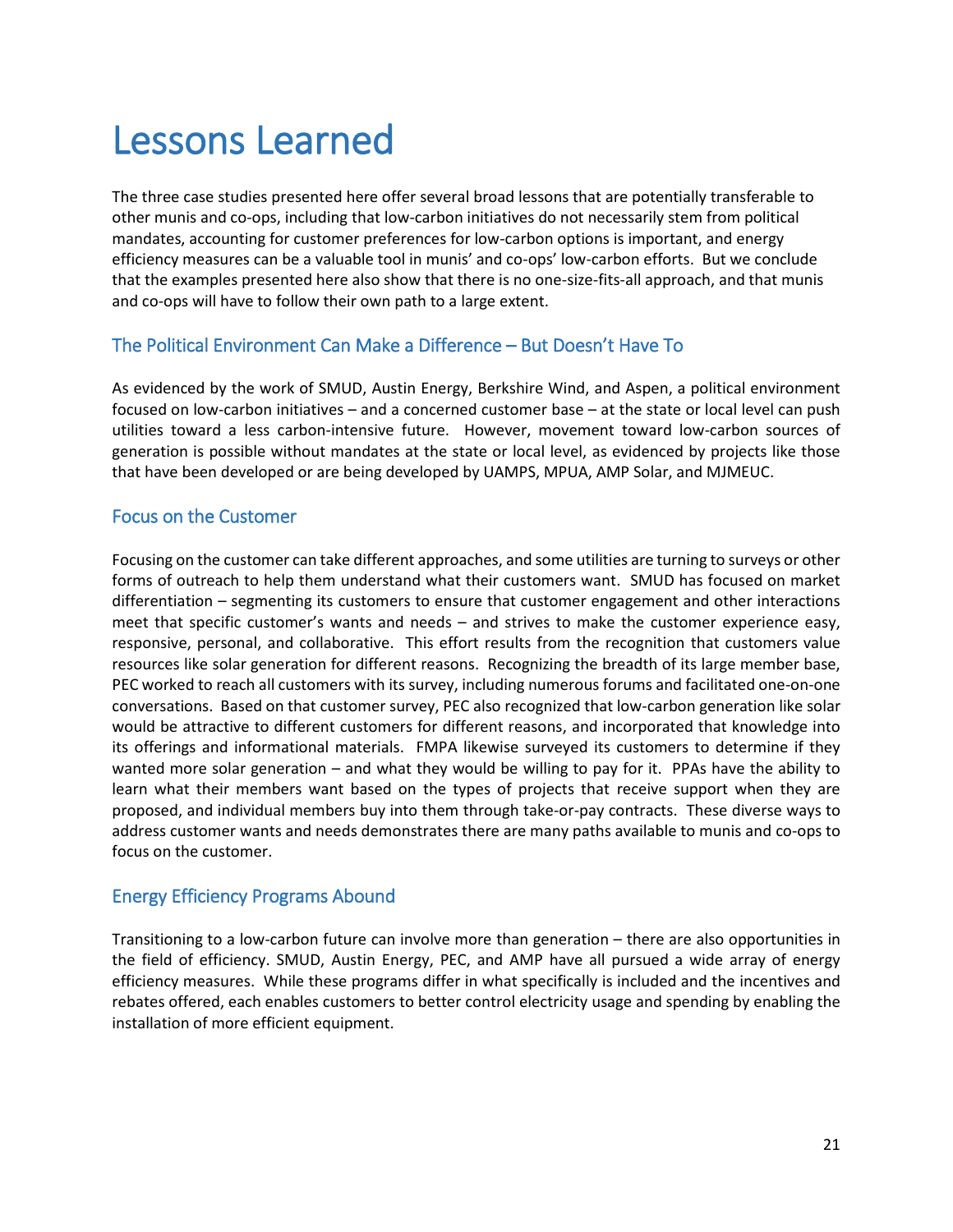### There Isn't One Solution

Transitioning to a lower-carbon future will involve a unique path for each utility. This may include increased investments in technology like smart meters to enable innovative rate designs, improved grid functionality, and new transmission. It could include options for customers like community solar, with coops already leading the community solar movement through 100 programs in 30 states, totaling 39.5 MW of generation,<sup>159</sup> and increased energy efficiency measures. While size and structure do matter, by partnering with each other, co-ops and munis can continue to meet the needs of their customers while shifting their generation mix, and potentially taking on a small part of a larger project with higher cost and higher risk. All of these initiatives can contribute to moving to a lower-carbon future.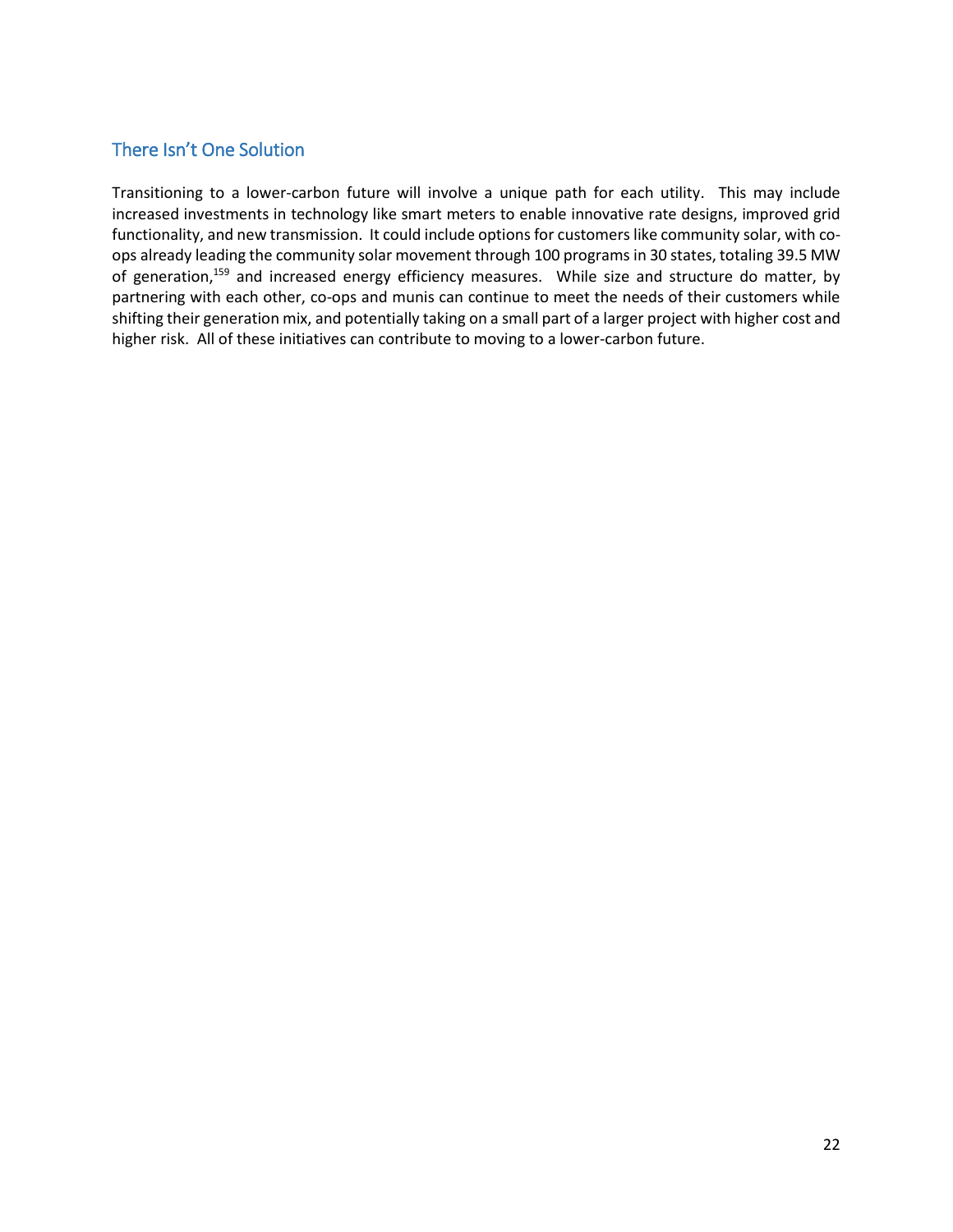<sup>5</sup> Moderators, panelists, and hosts for the conference included: Diane Cherry, Strategic Director, NC Sustainable Energy Association; Randolph Elliott, Senior Director, Regulatory Counsel, National Rural Electric Cooperative Association; David Hornbacher, Director of Utilities and Environmental Initiatives, City of Aspen, CO; Douglas Hunter, Chief Executive Officer, Utah Associated Municipal Power Systems; Joel Ivy, General Manager, Lakeland Electric, FL; Terry Jarrett, Attorney, Healy Law Offices, LLC; Alexandra Klass, Distinguished McKnight University Professor, University of Minnesota Law School; Jonas Monast, C. Boyden Gray Distinguished Fellow, Assistant Professor and Director of the Center on Climate, Energy, Environment and Economics (CE3), University of North Carolina School of Law; Dan O'Hagan, Associate General Counsel, Florida Municipal Power Agency; Arlen Orchard, Chief Executive Officer and General Manager, Sacramento Municipal Utility District (SMUD), CA; Dalia Patino-Echeverri, Gendell Assistant Professor of Energy Systems and Public Policy, Duke Nicholas School of the Environment; Heather Payne, Assistant Director, Center on Climate, Energy, Environment and Economics (CE3), University of North Carolina School of Law; Troy Rule, Professor of Law and Faculty Director, Program on Law and Sustainability, Sandra Day O'Connor College of Law, Arizona State University; Khalil Shalabi, Vice President of Energy Market Operations and Resource Planning, Austin Energy; Ingmar Sterzing, Vice President of Power Supply and Energy Services, Pedernales Electric Cooperative; Pamala Sullivan, Executive Vice President Power Supply and Generation, American Municipal Power, Inc., Columbus, OH; David Tuohey, Director of Communications & External Affairs, Massachusetts Municipal Wholesale Electric Co.; Shelley Welton, Assistant Professor, University of South Carolina Gould School of Law; Richard Whisnant, Gladys Hall Coates Professor of Public Law and Policy, University of North Carolina School of Government; and Hannah Wiseman, Attorneys' Title Professor, Florida State University College of Law.

<sup>6</sup> We thank Randolph Elliott, Senior Director, Regulatory Counsel, National Rural Electric Cooperative Association; Dan O'Hagan, Associate General Counsel, Florida Municipal Power Agency; and David Tuohey, Director, Communications and External Affairs, Massachusetts Municipal Wholesale Electric Company, for comments and corrections. We also extend our thanks to Kristen Athens and Shannon O'Neil, both JD UNC 2017, for their documentation of the conference proceedings.

<sup>7</sup> Presentation of Randolph Elliott at conference.

<sup>8</sup> *For Many Electric Co-ops, Community Solar is the Answer*, AMERICA'S ELECTRIC COOPERATIVES, [https://www.electric.coop/many](https://www.electric.coop/many-electric-co-ops-community-solar-answer/)[electric-co-ops-community-solar-answer/.](https://www.electric.coop/many-electric-co-ops-community-solar-answer/)

<sup>9</sup> Presentation of Ingmar Sterling at conference.

10 Jim Lazar, *Electricity Regulation in the US: A Guide (Second Edition)* 11, THE REGULATORY ASSISTANCE PROJECT (2016), [http://www.raponline.org/knowledge-center/electricityregulation-in-the-us-a-guide-2.](http://www.raponline.org/knowledge-center/electricityregulation-in-the-us-a-guide-2)

<sup>11</sup> Presentation of Randolph Elliott at conference.

<sup>12</sup> *Id*.

 $\overline{a}$ 

<sup>13</sup> *Stats and Facts*, AMERICAN PUBLIC POWER ASSOCIATION[, https://www.publicpower.org/public-power/stats-and-facts.](https://www.publicpower.org/public-power/stats-and-facts)

<sup>14</sup> Elliott, *supra* not[e 11.](#page-2-0) *See also America's Electric Cooperatives: 2017 Fact Sheet*, NATIONAL RURAL ELECTRIC COOPERATIVE ASSOCIATION[, https://www.electric.coop/electriccooperative-fact-sheet/.](https://www.electric.coop/electriccooperative-fact-sheet/)

<sup>15</sup> *History*, NATIONAL RURAL ELECTRIC COOPERATIVE ASSOCIATION[, https://www.electric.coop/our-organization/history/.](https://www.electric.coop/our-organization/history/)

<sup>16</sup> Elliott, *supra* not[e 11;](#page-2-0) *Stats and Facts*, AMERICAN PUBLIC POWER ASSOCIATION, [https://www.publicpower.org/public-power/stats](https://www.publicpower.org/public-power/stats-and-facts)[and-facts.](https://www.publicpower.org/public-power/stats-and-facts)

<sup>17</sup> *2015 Governance Study*, AMERICAN PUBLIC POWER ASSOCIATIONS, at 2 (May 2015), [https://www.csu.org/CSUDocuments/appagovernancesurvey2015.pdf.](https://www.csu.org/CSUDocuments/appagovernancesurvey2015.pdf)

<sup>18</sup> *Company Profile*, SACRAMENTO MUN. UTIL. DIST.[, https://www.smud.org/en/about-smud/company-information/company](https://www.smud.org/en/about-smud/company-information/company-profile.htm)[profile.htm](https://www.smud.org/en/about-smud/company-information/company-profile.htm) (last visited May 28, 2017).

<sup>19</sup> *Power Sources*, SACRAMENTO MUN. UTIL. DIST. (2017)[, https://www.smud.org/en/about-smud/company-information/power](https://www.smud.org/en/about-smud/company-information/power-sources/index.htm)[sources/index.htm](https://www.smud.org/en/about-smud/company-information/power-sources/index.htm) (last visited May 28, 2017).

*<sup>20</sup> Power Content Label*, SACRAMENTO MUN. UTIL. DIST. (2015)[, https://www.smud.org/assets/documents/pdf/Power-Content-](https://www.smud.org/assets/documents/pdf/Power-Content-Label-full.pdf)[Label-full.pdf](https://www.smud.org/assets/documents/pdf/Power-Content-Label-full.pdf) (last visited May 28, 2017); *Bilateral Contracts and Power Purchase Agreements*, California Energy Commission, [http://energy.ca.gov/.](http://energy.ca.gov/)

<sup>21</sup> *Company Profile*, SACRAMENTO MUN. UTIL. DIST.[, https://www.smud.org/en/about-smud/company-information/company](https://www.smud.org/en/about-smud/company-information/company-profile.htm)[profile.htm](https://www.smud.org/en/about-smud/company-information/company-profile.htm) (last visited May 28, 2017).

<sup>22</sup> *Governance In a Changing Market*, RAND, 2007, at 30, *available at* 

[https://www.rand.org/content/dam/rand/pubs/monograph\\_reports/MR1189/MR1189.ch4.pdf.](https://www.rand.org/content/dam/rand/pubs/monograph_reports/MR1189/MR1189.ch4.pdf)

<sup>23</sup> *Board of Directors*, SACRAMENTO MUN. UTIL. DIST., [https://www.smud.org/en/about-smud/company-information/board-of](https://www.smud.org/en/about-smud/company-information/board-of-directors/)[directors/\(](https://www.smud.org/en/about-smud/company-information/board-of-directors/)last visited May 28, 2017).

<sup>1</sup> Assistant Director, Center on Climate, Energy, Environment and Economics (CE3), University of North Carolina School of Law. <sup>2</sup> C. Boyden Gray Distinguished Fellow, Assistant Professor and Director of the Center on Climate, Energy, Environment and

Economics (CE3), University of North Carolina School of Law.

<sup>3</sup> Attorneys' Title Professor, Florida State University College of Law.

<sup>4</sup> J.D. Candidate 2019, University of North Carolina School of Law.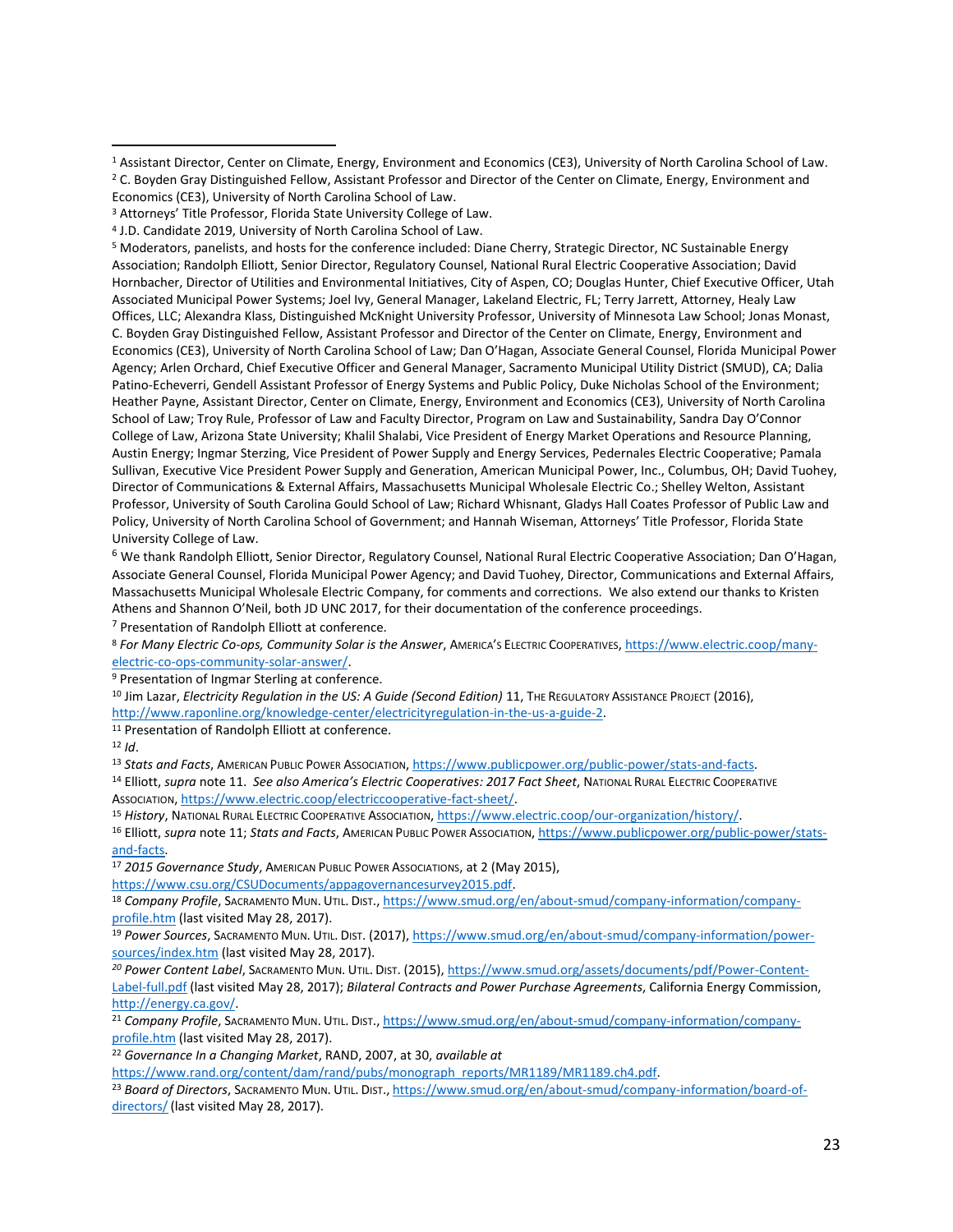$\overline{a}$ 

30 AUSTIN ENERGY, GOVERNANCE STUDY OF PUBLIC UTIL. FOR THE CITY OF AUSTIN 5 (Aug. 27, 2012),

[https://austinenergy.com/wps/wcm/connect/f3bb639b-6433-4dfb-a687-b0c0376ed3b1/governanceStudy.pdf?MOD=AJPERES.](https://austinenergy.com/wps/wcm/connect/f3bb639b-6433-4dfb-a687-b0c0376ed3b1/governanceStudy.pdf?MOD=AJPERES) <sup>31</sup> AMERICAN PUBLIC POWER ASSOCIATION, 2015 GOVERNANCE STUDY 3 (May 2015),

[https://www.csu.org/CSUDocuments/appagovernancesurvey2015.pdf.](https://www.csu.org/CSUDocuments/appagovernancesurvey2015.pdf)

<sup>32</sup> Bylaws of the Electric Util. Comm'n, CITY OF AUSTIN (March 31, 2016),

[http://www.austintexas.gov/edims/document.cfm?id=257352.](http://www.austintexas.gov/edims/document.cfm?id=257352)

<sup>33</sup> Austin Energy, *supra* not[e 30,](#page-5-1) at 5.

<sup>34</sup> *Id.* at 17.

<sup>35</sup> *Id.* at 29.

<sup>36</sup> *Climate Change*, SACRAMENTO MUN. UTIL. DIST.,<https://www.smud.org/en/about-smud/environment/climate-change.htm> (last visited May 28, 2017).

<sup>37</sup> *Id.*

<sup>38</sup> *Renewable Portfolio Standard*, DSIRE,<http://programs.dsireusa.org/system/program/detail/840> (last visited June 18, 2017). <sup>39</sup> *Id.*

<sup>40</sup> *Austin Climate Protection Plan*, AUSTIN ENERGY[, http://austinenergy.com/wps/portal/ae/about/environment/austin-climate](http://austinenergy.com/wps/portal/ae/about/environment/austin-climate-protection-plan/)[protection-plan/](http://austinenergy.com/wps/portal/ae/about/environment/austin-climate-protection-plan/) (last visited June 18, 2017).

<sup>41</sup> *Climate Change*, CITY OF AUSTIN, <http://www.austintexas.gov/climate> (last visited June 29, 2017).

<sup>42</sup> *Our Commitment to You*, AUSTIN ENERGY, [http://austinenergy.com/wps/portal/ae/about/company-profile/our-commitment-to](http://austinenergy.com/wps/portal/ae/about/company-profile/our-commitment-to-you/)[you/](http://austinenergy.com/wps/portal/ae/about/company-profile/our-commitment-to-you/) (last visited June 18, 2017).

<sup>43</sup> *Renewable Power Generation*, AUSTIN ENERGY, [http://austinenergy.com/wps/portal/ae/about/environment/renewable-power](http://austinenergy.com/wps/portal/ae/about/environment/renewable-power-generation/!ut/p/a1/jZFNT4NAEIZ_Sw8c6Y7UD_SGaBBrRQ9S5GIWMoVNlt3NMpTor3fRmJim1U4yh8m-T57MLCtZwUrFt6LhJLTicprL8zcIwuAuhiBNLoIQoiS-Xp7ljydPAC7w-juQ3WY3kOZZHmXLGJJ4cSR_oCL4j78_QhDYVbxqWGk4tb5QG80KiwpHXkn0jR7R-o2b7dfSExCpahE6wOIGLdr5YN0lWiJz5YEHfOhJqAlo3ue17jwYTe-B0Za4dM_outIDeYBqK6xWHSr6wfxaio6T81pNWE9G30i-V9vqnlixq2NrVv619DOc7gb2_Mp34PDZTfdSfDzgOqTLVESz2Sc50Znu/dl5/d5/L2dBISEvZ0FBIS9nQSEh/)[generation/](http://austinenergy.com/wps/portal/ae/about/environment/renewable-power-generation/!ut/p/a1/jZFNT4NAEIZ_Sw8c6Y7UD_SGaBBrRQ9S5GIWMoVNlt3NMpTor3fRmJim1U4yh8m-T57MLCtZwUrFt6LhJLTicprL8zcIwuAuhiBNLoIQoiS-Xp7ljydPAC7w-juQ3WY3kOZZHmXLGJJ4cSR_oCL4j78_QhDYVbxqWGk4tb5QG80KiwpHXkn0jR7R-o2b7dfSExCpahE6wOIGLdr5YN0lWiJz5YEHfOhJqAlo3ue17jwYTe-B0Za4dM_outIDeYBqK6xWHSr6wfxaio6T81pNWE9G30i-V9vqnlixq2NrVv619DOc7gb2_Mp34PDZTfdSfDzgOqTLVESz2Sc50Znu/dl5/d5/L2dBISEvZ0FBIS9nQSEh/) (last visited June 18, 2017); *Renewable Energy,* AUSTIN ENERGY, [http://austinenergy.com/wps/portal/ae/green](http://austinenergy.com/wps/portal/ae/green-power/renewable-energy/)[power/renewable-energy/](http://austinenergy.com/wps/portal/ae/green-power/renewable-energy/) (last visited June 18, 2017). More than 6,000 homes and business provide solar power through net

metering, while 30MW comes from a power purchase agreement with the nearby Webberville Solar Project. *Id.* <sup>44</sup> Marty Toohey, *Austin City Council Approves Electric Rate Hike*, AUSTIN AMERICAN-STATESMAN, June 7, 2012,

[http://www.statesman.com/news/local/austin-city-council-approves-electric-rate-hike/Aw3zxUnQr66QA2Xm6jP3XP/.](http://www.statesman.com/news/local/austin-city-council-approves-electric-rate-hike/Aw3zxUnQr66QA2Xm6jP3XP/) In 2011, Austin Energy proposed a rate increase that far exceeded the 2% goal. [http://www.statesman.com/news/local/austin-energy](http://www.statesman.com/news/local/austin-energy-unveils-final-rate-increase-proposal/kJq0xoLMjl9FmVnvB38rfP/)[unveils-final-rate-increase-proposal/kJq0xoLMjl9FmVnvB38rfP/](http://www.statesman.com/news/local/austin-energy-unveils-final-rate-increase-proposal/kJq0xoLMjl9FmVnvB38rfP/) A 7% rate increase occurred in 2012,

[http://austinenergy.com/wps/portal/ae/about/news/press-releases/2015/austin-energy-begins-2015-cost-of-service-study/,](http://austinenergy.com/wps/portal/ae/about/news/press-releases/2015/austin-energy-begins-2015-cost-of-service-study/) and then, in 2014, Austin Energy noted that 2% rate increase cap could be achieved, but with concession on the low-carbon goal. [http://www.statesman.com/news/austin-energy-offers-plan-ramp-green-energy-while-watching](http://www.statesman.com/news/austin-energy-offers-plan-ramp-green-energy-while-watching-costs/AUQrj4Z57LdqA9U86iNFFM/)[costs/AUQrj4Z57LdqA9U86iNFFM/.](http://www.statesman.com/news/austin-energy-offers-plan-ramp-green-energy-while-watching-costs/AUQrj4Z57LdqA9U86iNFFM/) 

<sup>45</sup> *Approved Rate Schedules*, AUSTIN ENERGY[, http://austinenergy.com/wps/portal/ae/rates/approved-rates-schedules/approved](http://austinenergy.com/wps/portal/ae/rates/approved-rates-schedules/approved-rates-schedules-for-city-of-austin/)[rates-schedules-for-city-of-austin/](http://austinenergy.com/wps/portal/ae/rates/approved-rates-schedules/approved-rates-schedules-for-city-of-austin/) (last visited June 18, 2017).

<sup>46</sup> *SmartPricing Options Pilot Program*, SACRAMENTO MUN. UTIL. DIST., [http://3593f84chf852yw5d4c5emoe.wpengine.netdna](http://3593f84chf852yw5d4c5emoe.wpengine.netdna-cdn.com/wp-content/uploads/2016/03/SMUD-2016-SGCC-Customer-Engagement-Case-Study-3-16-16.pdf)[cdn.com/wp-content/uploads/2016/03/SMUD-2016-SGCC-Customer-Engagement-Case-Study-3-16-16.pdf](http://3593f84chf852yw5d4c5emoe.wpengine.netdna-cdn.com/wp-content/uploads/2016/03/SMUD-2016-SGCC-Customer-Engagement-Case-Study-3-16-16.pdf) (last visited June 18, 2017)

- <sup>48</sup> *Id.*
- <sup>49</sup> *Id.*
- <sup>50</sup> *Id.*

<sup>51</sup> *Id.* <sup>52</sup> *Id.*

<sup>53</sup> *Id.*

<sup>54</sup> *Id.* 

<sup>55</sup> *2016 Rate Review*, AUSTIN ENERGY, [http://austinenergy.com/wps/portal/ae/rates/approved-rates-schedules/2016-rate](http://austinenergy.com/wps/portal/ae/rates/approved-rates-schedules/2016-rate-review/2016-rate-review/)[review/2016-rate-review/](http://austinenergy.com/wps/portal/ae/rates/approved-rates-schedules/2016-rate-review/2016-rate-review/) (last visited June 18, 2017).

<sup>56</sup> *Id.*

<sup>24</sup> *Austin Energy At A Glance*, AUSTIN ENERGY, [http://austinenergy.com/wps/portal/ae/about/company-profile/austin-energy-at](http://austinenergy.com/wps/portal/ae/about/company-profile/austin-energy-at-a-glance/)[a-glance/](http://austinenergy.com/wps/portal/ae/about/company-profile/austin-energy-at-a-glance/) (last visited May 28, 2017).

<sup>25</sup> *About,* AUSTIN ENERGY, <http://austinenergy.com/wps/portal/ae/about/> (last visited May 28, 2017).

<sup>26</sup> *Austin Energy At A Glance*, *supra* not[e 24.](#page-5-0)

<sup>27</sup> *Id.*

<sup>28</sup> *Executive Leadership Team*, AUSTIN ENERGY, [http://austinenergy.com/wps/portal/ae/about/company-profile/executive](http://austinenergy.com/wps/portal/ae/about/company-profile/executive-leadership-team/)[leadership-team/](http://austinenergy.com/wps/portal/ae/about/company-profile/executive-leadership-team/) (last visited May 28, 2017).

<sup>29</sup> *Austin City Council – Term Limits*, CITY OF AUSTIN, <http://www.austintexas.gov/edims/document.cfm?id=247357> (last visited May 28, 2017).

<sup>47</sup> *Id.*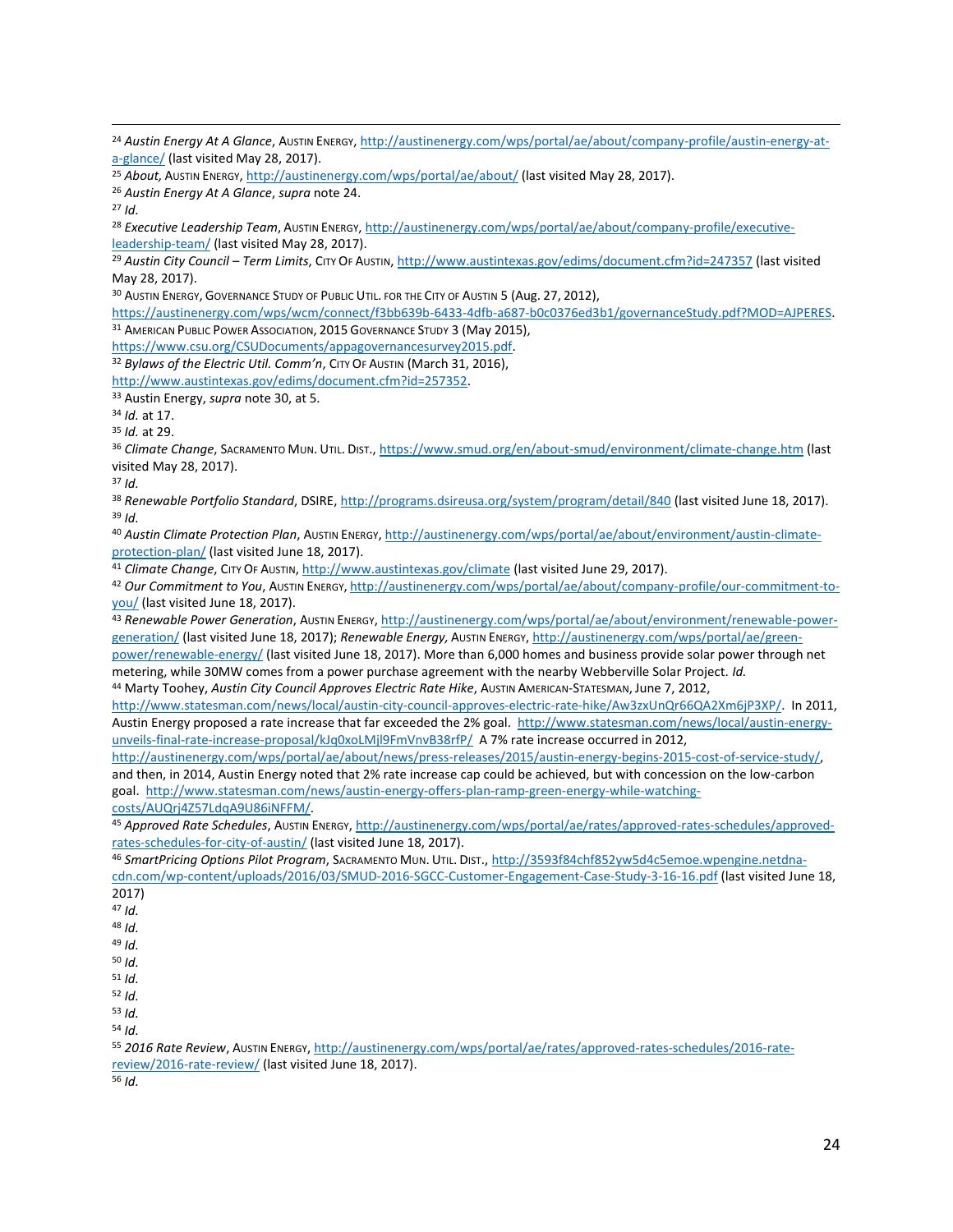<sup>58</sup> *2016 Rate Review*, AUSTIN ENERGY, [http://austinenergy.com/wps/portal/ae/rates/approved-rates-schedules/2016-rate](http://austinenergy.com/wps/portal/ae/rates/approved-rates-schedules/2016-rate-review/2016-rate-review/)[review/2016-rate-review/](http://austinenergy.com/wps/portal/ae/rates/approved-rates-schedules/2016-rate-review/2016-rate-review/) (last visited June 18, 2017).

<sup>60</sup> *Id.*

<sup>61</sup> *SolarShares®*, SACRAMENTO MUN. UTIL. DIST., <https://www.smud.org/en/residential/environment/solarshares.htm> (last visited June 18, 2017).

 $62$  *Id.* 

<sup>63</sup> *Id.*

<sup>64</sup> *Id.*

<sup>65</sup> *Low-Income* Assistance, SACRAMENTO MUN. UTIL. DIST., [https://www.smud.org/en/residential/customer-service/rate](https://www.smud.org/en/residential/customer-service/rate-information/low-income-assistance.htm)[information/low-income-assistance.htm](https://www.smud.org/en/residential/customer-service/rate-information/low-income-assistance.htm) (last visited June 18, 2017).

<sup>66</sup> *SMUD and Grid Alternatives,* SACRAMENTO MUN. UTIL. DIST., [https://smud.org/en/about-smud/news-media/news-](https://smud.org/en/about-smud/news-media/news-releases/2017/2017-05-15-smud-and-grid-alt-partner.htm)

[releases/2017/2017-05-15-smud-and-grid-alt-partner.htm](https://smud.org/en/about-smud/news-media/news-releases/2017/2017-05-15-smud-and-grid-alt-partner.htm) (last visited June 18, 2017).

<sup>67</sup> *Green Power*, AUSTIN ENERGY, [https://austinenergy.com/wps/portal/ae/green-](https://austinenergy.com/wps/portal/ae/green-power/!ut/p/a1/lZHLDoIwEEW_xQVbOi2i1V2tCKgRYwJiNwYNAolQAyi_73tBVNTZTXJO7jyQQD4SWXBKoqBMZBbsr73orIFQYnEgttklFJjJBxPdm2FmkAuwugIfisHNx5bexgPAYzrCPWDWrO0tuK2ZGD_8BqAhH0_hmf8EHMMZgu05HnMmHEyu_em_Al_2XyJRR95McAcaTtQUQjQdjX_4Ass2Go2QyMNdmIe5eswv34vL8lD0FVCgqio1kjLah-pWpgq8U2JZlMivk-iQuq7rQzJPl7RgrdYZSANIwA!!/dl5/d5/L2dBISEvZ0FBIS9nQSEh/)

[power/!ut/p/a1/lZHLDoIwEEW\\_xQVbOi2i1V2tCKgRYwJiNwYNAolQAyi\\_73tBVNTZTXJO7jyQQD4SWXBKoqBMZBbsr73orIFQYnEgt](https://austinenergy.com/wps/portal/ae/green-power/!ut/p/a1/lZHLDoIwEEW_xQVbOi2i1V2tCKgRYwJiNwYNAolQAyi_73tBVNTZTXJO7jyQQD4SWXBKoqBMZBbsr73orIFQYnEgttklFJjJBxPdm2FmkAuwugIfisHNx5bexgPAYzrCPWDWrO0tuK2ZGD_8BqAhH0_hmf8EHMMZgu05HnMmHEyu_em_Al_2XyJRR95McAcaTtQUQjQdjX_4Ass2Go2QyMNdmIe5eswv34vL8lD0FVCgqio1kjLah-pWpgq8U2JZlMivk-iQuq7rQzJPl7RgrdYZSANIwA!!/dl5/d5/L2dBISEvZ0FBIS9nQSEh/) [tklFJjJBxPdm2FmkAuwugIfisHNx5bexgPAYzrCPWDWrO0tuK2ZGD\\_8BqAhH0\\_hmf8EHMMZgu05HnMmHEyu\\_em\\_Al\\_2XyJRR95M](https://austinenergy.com/wps/portal/ae/green-power/!ut/p/a1/lZHLDoIwEEW_xQVbOi2i1V2tCKgRYwJiNwYNAolQAyi_73tBVNTZTXJO7jyQQD4SWXBKoqBMZBbsr73orIFQYnEgttklFJjJBxPdm2FmkAuwugIfisHNx5bexgPAYzrCPWDWrO0tuK2ZGD_8BqAhH0_hmf8EHMMZgu05HnMmHEyu_em_Al_2XyJRR95McAcaTtQUQjQdjX_4Ass2Go2QyMNdmIe5eswv34vL8lD0FVCgqio1kjLah-pWpgq8U2JZlMivk-iQuq7rQzJPl7RgrdYZSANIwA!!/dl5/d5/L2dBISEvZ0FBIS9nQSEh/) [cAcaTtQUQjQdjX\\_4Ass2Go2QyMNdmIe5eswv34vL8lD0FVCgqio1kjLah-pWpgq8U2JZlMivk-](https://austinenergy.com/wps/portal/ae/green-power/!ut/p/a1/lZHLDoIwEEW_xQVbOi2i1V2tCKgRYwJiNwYNAolQAyi_73tBVNTZTXJO7jyQQD4SWXBKoqBMZBbsr73orIFQYnEgttklFJjJBxPdm2FmkAuwugIfisHNx5bexgPAYzrCPWDWrO0tuK2ZGD_8BqAhH0_hmf8EHMMZgu05HnMmHEyu_em_Al_2XyJRR95McAcaTtQUQjQdjX_4Ass2Go2QyMNdmIe5eswv34vL8lD0FVCgqio1kjLah-pWpgq8U2JZlMivk-iQuq7rQzJPl7RgrdYZSANIwA!!/dl5/d5/L2dBISEvZ0FBIS9nQSEh/)

[iQuq7rQzJPl7RgrdYZSANIwA!!/dl5/d5/L2dBISEvZ0FBIS9nQSEh/](https://austinenergy.com/wps/portal/ae/green-power/!ut/p/a1/lZHLDoIwEEW_xQVbOi2i1V2tCKgRYwJiNwYNAolQAyi_73tBVNTZTXJO7jyQQD4SWXBKoqBMZBbsr73orIFQYnEgttklFJjJBxPdm2FmkAuwugIfisHNx5bexgPAYzrCPWDWrO0tuK2ZGD_8BqAhH0_hmf8EHMMZgu05HnMmHEyu_em_Al_2XyJRR95McAcaTtQUQjQdjX_4Ass2Go2QyMNdmIe5eswv34vL8lD0FVCgqio1kjLah-pWpgq8U2JZlMivk-iQuq7rQzJPl7RgrdYZSANIwA!!/dl5/d5/L2dBISEvZ0FBIS9nQSEh/) (last visited September 26, 2017).

<sup>68</sup> *GreenChoice Renewable Energy*, AUSTIN ENERGY, [http://austinenergy.com/wps/portal/ae/green-](http://austinenergy.com/wps/portal/ae/green-power/greenchoice/greenchoice-renewable-energy/)

[power/greenchoice/greenchoice-renewable-energy/](http://austinenergy.com/wps/portal/ae/green-power/greenchoice/greenchoice-renewable-energy/) (last visited July 20, 2017).

<sup>69</sup> *Plug-In Austin*, AUSTIN ENERGY[, http://austinenergy.com/wps/portal/ae/green-power/plug-in-austin/plug-in-austin/](http://austinenergy.com/wps/portal/ae/green-power/plug-in-austin/plug-in-austin/) (last visited July 20, 2017).

<sup>70</sup> *Current Solar Incentive Levels*, AUSTIN ENERGY, [http://austinenergy.com/wps/portal/ae/green-power/solar-](http://austinenergy.com/wps/portal/ae/green-power/solar-solutions/participating-solar-contractors/current-solar-incentive-levels/)

[solutions/participating-solar-contractors/current-solar-incentive-levels/](http://austinenergy.com/wps/portal/ae/green-power/solar-solutions/participating-solar-contractors/current-solar-incentive-levels/) (last visited July 20, 2017).

<sup>71</sup> *Austin SHINES*, AUSTIN ENERGY, [http://austinenergy.com/wps/portal/ae/green-power/austin-shines/austin-shines-innovations](http://austinenergy.com/wps/portal/ae/green-power/austin-shines/austin-shines-innovations-energy-storage)[energy-storage](http://austinenergy.com/wps/portal/ae/green-power/austin-shines/austin-shines-innovations-energy-storage) (last visited July 20, 2017).

72 Solar Solutions, Austin Energy[, http://austinenergy.com/wps/portal/ae/green-power/solar-solutions/for-your](http://austinenergy.com/wps/portal/ae/green-power/solar-solutions/for-your-home/community-solar/community-solar/)[home/community-solar/community-solar/](http://austinenergy.com/wps/portal/ae/green-power/solar-solutions/for-your-home/community-solar/community-solar/) (last visited July 20, 2017).

<sup>73</sup> *Rebates, Incentives, and Financing*, SMUD[, https://www.smud.org/en/residential/save-energy/rebates-incentives-financing/](https://www.smud.org/en/residential/save-energy/rebates-incentives-financing/) (last visited July 20, 2017).

<sup>74</sup> *SMUD's Home Performance Program*, SMUD[, https://www.smud.org/en/residential/save-energy/rebates-incentives](https://www.smud.org/en/residential/save-energy/rebates-incentives-financing/HPP/)[financing/HPP/](https://www.smud.org/en/residential/save-energy/rebates-incentives-financing/HPP/) (last visited July 20, 2017).

<sup>75</sup> *Integrated Smart Grid*, AUSTIN ENERGY[, http://austinenergy.com/wps/portal/ae/about/environment/integrated-smart-grid/](http://austinenergy.com/wps/portal/ae/about/environment/integrated-smart-grid/) (last visited June 18, 2017). *See also This is Advanced* Energy, ADVANCED ENERGY ECONOMY 32 (2016)[, www.aee.net.](http://www.aee.net/) <sup>76</sup> *Id.*

<sup>77</sup> *Power Partner Thermostats*, AUSTIN ENERGY,

<http://savings.austinenergy.com/wps/portal/rebates/residential/offerings/cooling-and-heating/pp-thermostat/> (last visited June 18, 2017).

<sup>78</sup> *Id.*

<sup>79</sup> *Be a PowerSaver Volunteer*, AUSTIN ENERGY[, http://savings.austinenergy.com/wps/portal/rebates/residential/learn/lower-your](http://savings.austinenergy.com/wps/portal/rebates/residential/learn/lower-your-usage/ps-volunteer/)[usage/ps-volunteer/](http://savings.austinenergy.com/wps/portal/rebates/residential/learn/lower-your-usage/ps-volunteer/) (last visited June 18, 2017).

<sup>80</sup> *Integrated Smart Grid*, AUSTIN ENERGY[, http://austinenergy.com/wps/portal/ae/about/environment/integrated-smart-grid/](http://austinenergy.com/wps/portal/ae/about/environment/integrated-smart-grid/) (last visited June 18, 2017).

81 Smart Meter Opt Out, Austin Energy[, http://austinenergy.com/wps/portal/ae/residential/residential-services/smart](http://austinenergy.com/wps/portal/ae/residential/residential-services/smart-meters/opt-out/)[meters/opt-out/](http://austinenergy.com/wps/portal/ae/residential/residential-services/smart-meters/opt-out/) (last visited June 18, 2017).

<sup>82</sup> *ECAD Ordinance*, AUSTIN ENERGY, [http://austinenergy.com/wps/portal/ae/energy-efficiency/ecad-ordinance/energy](http://austinenergy.com/wps/portal/ae/energy-efficiency/ecad-ordinance/energy-conservation-audit-and-disclosure-ordinance)[conservation-audit-and-disclosure-ordinance](http://austinenergy.com/wps/portal/ae/energy-efficiency/ecad-ordinance/energy-conservation-audit-and-disclosure-ordinance) (last visited Dec. 4, 2017).

<sup>83</sup> *Id.*

84 Residential Electric Rates and Line Items, Austin Energy[, http://austinenergy.com/wps/portal/ae/residential/rates/residential](http://austinenergy.com/wps/portal/ae/residential/rates/residential-electric-rates-and-line-items/)[electric-rates-and-line-items/](http://austinenergy.com/wps/portal/ae/residential/rates/residential-electric-rates-and-line-items/) (last visited June 18, 2017). <sup>85</sup> *Id.*

86 Qualified Scheduling Entities, ELECTRIC RELIABILITY COUNCIL OF TEX.[, http://www.ercot.com/services/rq/qse](http://www.ercot.com/services/rq/qse) (last visited June 18, 2017).

 $\overline{a}$ <sup>57</sup> Nolan Hicks, *City Council Nixes Austin Energy's Base Rate Hike, Approves New Rate,* AUSTIN AMERICAN-STATESMAN, August 26, 2016[, http://www.statesman.com/news/local/city-council-nixes-austin-energy-base-rate-hike-approves-new](http://www.statesman.com/news/local/city-council-nixes-austin-energy-base-rate-hike-approves-new-rates/Ne9eA3miqhobqGfFxy6CuO/)[rates/Ne9eA3miqhobqGfFxy6CuO/.](http://www.statesman.com/news/local/city-council-nixes-austin-energy-base-rate-hike-approves-new-rates/Ne9eA3miqhobqGfFxy6CuO/)

<sup>59</sup> *Greenergy*, SACRAMENTO MUN. UTIL. DIST.[, https://www.smud.org/en/residential/environment/greenergy/](https://www.smud.org/en/residential/environment/greenergy/) (last visited June 18, 2017).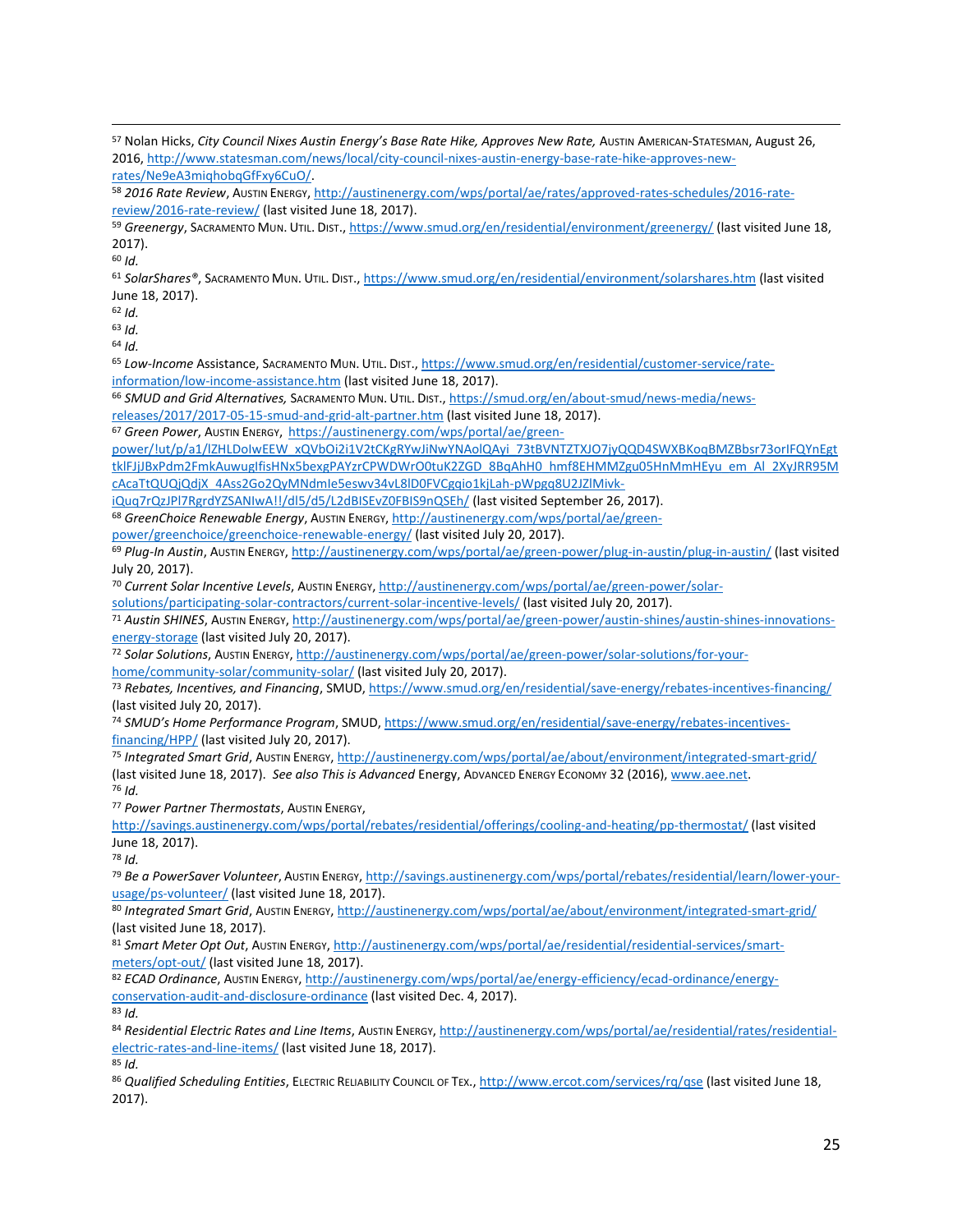<sup>87</sup> *Statewide Electric Grid*, AUSTIN ENERGY[, http://austinenergy.com/wps/portal/ae/about/company-profile/electric](http://austinenergy.com/wps/portal/ae/about/company-profile/electric-system/statewide-electric-grid/)[system/statewide-electric-grid/](http://austinenergy.com/wps/portal/ae/about/company-profile/electric-system/statewide-electric-grid/) (last visited June 18, 2017).

89 The first joint action agency was created in 1935, but it was not until the 1960's and 70's that the American Public Power Association pushed for the widespread creation of joint action agencies by legislatures. *The Evolution of Joint Action*, AMERICAN PUBLIC POWER ASSOCIATION[, http://www.publicpower.org/Media/magazine/ArticleDetail.cfm?ItemNumber=39942#sidebar](http://www.publicpower.org/Media/magazine/ArticleDetail.cfm?ItemNumber=39942#sidebar) (last visited July 2, 2017).

<sup>90</sup> *Joint Action*, MASSACHUSETTS MUNICIPAL WHOLESALE ELECTRIC COMPANY,<http://www.mmwec.org/MMWEC-joint-action.html> (last visited July 2, 2017).

 $91$  Only member utilities are eligible to vote, serve on the board of directors, and enjoy competitive MMWEC rates. Member Utilities, MASSACHUSETTS MUNICIPAL WHOLESALE ELECTRIC COMPANY, <http://www.mmwec.org/member-utility.html> (last visited July 2, 2017).

92 *Directors*, MASSACHUSETTS MUNICIPAL WHOLESALE ELECTRIC COMPANY, <http://www.mmwec.org/directors.html> (last visited July 2, 2017).

93 *Stony Brook*, MASSACHUSETTS MUNICIPAL WHOLESALE ELECTRIC COMPANY, <http://www.mmwec.org/stony-brook.html> (last visited July 2, 2017).

<sup>94</sup> *MMWEC Nuclear*, MASSACHUSETTS MUNICIPAL WHOLESALE ELECTRIC COMPANY, <http://www.mmwec.org/mmwec-nuclear.html> (last visited July 2, 2017).

95 MASSACHUSETTS MUNICIPAL WHOLESALE ELECTRIC COMPANY, 2016 ANNUAL REPORT[, http://www.mmwec.org/documents/annual](http://www.mmwec.org/documents/annual-reports/mmwec-2016_2nd_version.pdf)[reports/mmwec-2016\\_2nd\\_version.pdf](http://www.mmwec.org/documents/annual-reports/mmwec-2016_2nd_version.pdf) (last visited July 2, 2017).

<sup>96</sup> *Id*.

 $\overline{a}$ 

<sup>97</sup> *Joint Action*, MASSACHUSETTS MUNICIPAL WHOLESALE ELECTRIC COMPANY,<http://www.mmwec.org/MMWEC-joint-action.html> (last visited July 2, 2017).

<sup>98</sup> *Id.*

<sup>99</sup> *UAMPS Veyo Heat Recovery Project*, UTAH ASSOCIATED MUNICIPAL POWER SYSTEMS[, https://emma.msrb.org/EP841071-EP650654-](https://emma.msrb.org/EP841071-EP650654-EP1052262.pdf) [EP1052262.pdf](https://emma.msrb.org/EP841071-EP650654-EP1052262.pdf) (last visited July 2, 2017).

<sup>100</sup> *Id.*

<sup>101</sup> *UAMPS Carbon Free Power Project*, UTAH ASSOCIATED MUNICIPAL POWER SYSTEMS, crea.co-op/wp-content/uploads/2015/12/03- Rampton-Ted.pptx (last visited July 2, 2017).

<sup>102</sup> *Homepage*, AMERICAN MUNICIPAL POWER INC.,<https://www.amppartners.org/> (last visited July 2, 2017).

<sup>103</sup> *Board of Trustees,* AMERICAN MUNICIPAL POWER INC.,<https://www.amppartners.org/about/board-of-trustees> (last visited July 2, 2017).

<sup>104</sup> *Media Kit*, AMERICAN MUNICIPAL POWER INC., [https://www.amppartners.org/docs/default-source/Media-](https://www.amppartners.org/docs/default-source/Media-Kit/amp_media_kit_2016e.pdf)[Kit/amp\\_media\\_kit\\_2016e.pdf](https://www.amppartners.org/docs/default-source/Media-Kit/amp_media_kit_2016e.pdf) (last visited July 2, 2017).

<sup>105</sup> *Financial Report*, AMERICAN MUNICIPAL POWER INC., [http://www.amppartners.org/docs/default-source/investors/financial](http://www.amppartners.org/docs/default-source/investors/financial-reports/moodys_affirms_a1_issuer_rating_4-4-16.pdf?sfvrsn=2)[reports/moodys\\_affirms\\_a1\\_issuer\\_rating\\_4-4-16.pdf?sfvrsn=2](http://www.amppartners.org/docs/default-source/investors/financial-reports/moodys_affirms_a1_issuer_rating_4-4-16.pdf?sfvrsn=2) (last visited July 2, 2017). <sup>106</sup> *Id.*

<sup>107</sup> *Municipal Members*, MISSOURI PUBLIC UTILITY ORGANIZATION,<http://mpua.org/page/municipalmembers> (last visited July 2, 2017).

<sup>108</sup> *Electric Commission*, MISSOURI PUBLIC UTILITY ORGANIZATION,<http://mpua.org/page/mjmeuc> (last visited July 2, 2017). <sup>109</sup> *UAMPS Veyo Heat Recovery Project*, *supra* not[e 99.](#page-11-0)

<sup>110</sup> Russell Mclendon, *Urban or Rural: Which is More Energy Efficient*, MOTHER NATURE NETWORK, September 1, 2009, <https://www.mnn.com/earth-matters/translating-uncle-sam/stories/urban-or-rural-which-is-more-energy-efficient> .

<sup>111</sup> *Renewable Energy Efficiency*, MASSACHUSETTS MUNICIPAL WHOLESALE ELECTRIC COMPANY, [http://www.mmwec.org/renewable](http://www.mmwec.org/renewable-energy-efficiency.html)[energy-efficiency.html](http://www.mmwec.org/renewable-energy-efficiency.html) (last visited July 2, 2017).

<sup>112</sup> *UAMPS*, NUSCALE[, http://www.nuscalepower.com/our-technology/technology-validation/program-win/uamps](http://www.nuscalepower.com/our-technology/technology-validation/program-win/uamps) (last visited July 2, 2017).

<sup>113</sup> NuScale Modular Reactor, UTAH ASSOCIATED MUNICIPAL POWER SYSTEMS, <http://www.uamps.com/nu-scale-modular-reactor> (last visited July 2, 2017).

<sup>114</sup> NUCLEAR ENERGY INSTITUTE, NUCLEAR ENERGY ISSUES: TAX REFORM POSITION PAPER 3 (March 2015),

[https://www.finance.senate.gov/imo/media/doc/Nuclear%20Energy%20Institute.pdf.](https://www.finance.senate.gov/imo/media/doc/Nuclear%20Energy%20Institute.pdf)

<sup>115</sup> *UAMPS*, NUSCALE[, http://www.nuscalepower.com/our-technology/technology-validation/program-win/uamps](http://www.nuscalepower.com/our-technology/technology-validation/program-win/uamps) (last visited July 2, 2017); Kent Harrington, *Innovative Small Modular Reactor Awarded \$226 Million DOE Grant*, CHENECTED, (December 30, 2013)[, https://www.aiche.org/chenected/2013/12/innovative-small-module-nuclear-reactor-awarded-226-million-doe-grant.](https://www.aiche.org/chenected/2013/12/innovative-small-module-nuclear-reactor-awarded-226-million-doe-grant) <sup>116</sup> *Solar Investment Tax Credit (ITC) 101*, SOLAR ENERGY INDUSTRIES ASSOCIATION, [http://www.seia.org/research-resources/solar](http://www.seia.org/research-resources/solar-investment-tax-credit-itc-101)[investment-tax-credit-itc-101](http://www.seia.org/research-resources/solar-investment-tax-credit-itc-101) (last visited July 2, 2017).

117 *Crediting Solar Where it Counts Behind the Meter*, Solar Energy Industries Association, [http://www.seia.org/blog/crediting](http://www.seia.org/blog/crediting-solar-where-it-counts-behind-meter)[solar-where-it-counts-behind-meter](http://www.seia.org/blog/crediting-solar-where-it-counts-behind-meter) (last visited July 2, 2017).

<sup>88</sup> *Qualified Scheduling Entities*, ELECTRIC RELIABILITY COUNCIL OF TEX.[, http://www.ercot.com/services/rq/qse](http://www.ercot.com/services/rq/qse) (last visited June 18, 2017).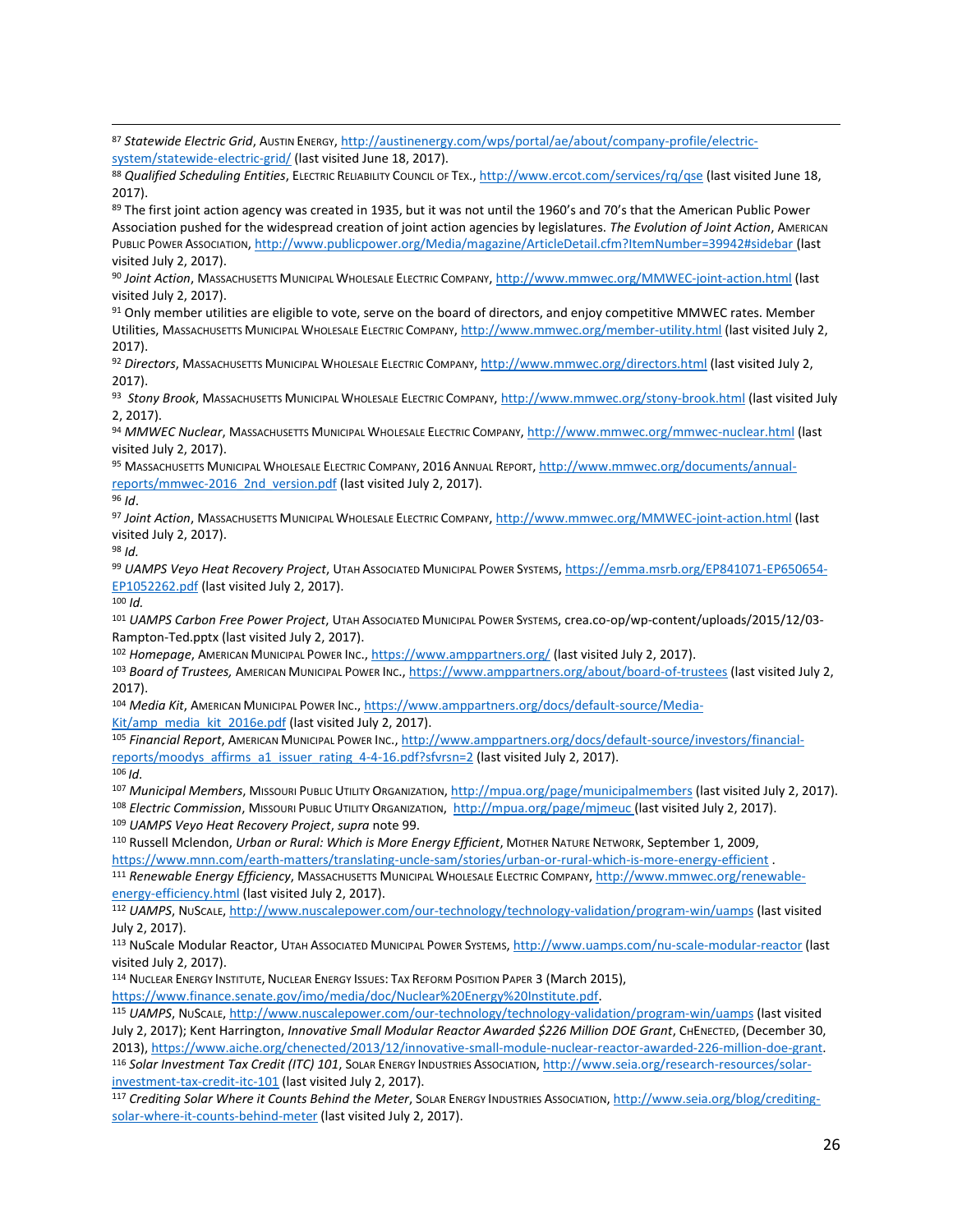118 Impacts of Solar Investment Tax Credit Extension, Sоцак Емексу Iмристкиез Associaтion, [http://www.seia.org/research](http://www.seia.org/research-resources/impacts-solar-investment-tax-credit-extension)[resources/impacts-solar-investment-tax-credit-extension](http://www.seia.org/research-resources/impacts-solar-investment-tax-credit-extension) (last visited July 2, 2017).

<sup>119</sup> *AMP, Bowling Green and NextEra Energy Resources Celebrate Completion of Largest Solar Installation in Ohio*, AMERICAN MUNICIPAL POWER INC.[, https://www.amppartners.org/newsroom/newsroom-story/2017/04/28/amp-bowling-green-nextera](https://www.amppartners.org/newsroom/newsroom-story/2017/04/28/amp-bowling-green-nextera-celebrate-completion-of-largest-solar-installation-in-ohio)[celebrate-completion-of-largest-solar-installation-in-ohio](https://www.amppartners.org/newsroom/newsroom-story/2017/04/28/amp-bowling-green-nextera-celebrate-completion-of-largest-solar-installation-in-ohio) (last visited July 2, 2017).

<sup>120</sup> *About Us*, EFFICIENCY SMART[, https://www.efficiencysmart.org/about-us](https://www.efficiencysmart.org/about-us) (last visited July 2, 2017).

<sup>121</sup> Illinois Landowners Alliance, NFP v. Illinois Commerce Commission, 2017 IL 121302 at \*11-12 (Ill. 2017).

<sup>122</sup> Jeffrey Tomich, *Mo. PSC Delays Clean Line Decision as it Waits on High Court*, ENERGY WIRE, June 7, 2017, [https://www.eenews.net/energywire/2017/06/07/stories/1060055651.](https://www.eenews.net/energywire/2017/06/07/stories/1060055651)

<sup>123</sup> *Order Authorizing Proposal and Granting Waiver*, 126 F.E.R.C. ¶ 61,134 (February 19, 2009) [https://www.ferc.gov/whats](https://www.ferc.gov/whats-new/comm-meet/2009/021909/E-15.pdf)[new/comm-meet/2009/021909/E-15.pdf.](https://www.ferc.gov/whats-new/comm-meet/2009/021909/E-15.pdf)

<sup>124</sup> *Grain Belt Clean Express Line*, CLEAN LINE ENERGY PARTNERS,

[http://www.grainbeltexpresscleanline.com/site/page/project\\_description](http://www.grainbeltexpresscleanline.com/site/page/project_description) (last visited July 2, 2017).

<sup>125</sup> *America's Electric Cooperatives: 2017 Fact Sheet*, NATIONAL RURAL ELECTRIC COOPERATIVE ASSOCIATION,

[https://www.electric.coop/electric-cooperative-fact-sheet/.](https://www.electric.coop/electric-cooperative-fact-sheet/)

120 Service Area Map, PEDERNALES ELECTRIC COOPERATIVE[, https://www.pec.co-op/Home/Energy\\_Services/Service\\_Area\\_Map.aspx](https://www.pec.coop/Home/Energy_Services/Service_Area_Map.aspx) (last visited June 21, 2017).

<sup>127</sup>*Board of Directors*, PEDERNALES ELECTRIC COOPERATIVE, [https://www.pec.co-op/Home/Your\\_Co-](https://www.pec.co-op/Home/Your_Co-operative/Inside_PEC/Board_of_Directors.aspx)

[operative/Inside\\_PEC/Board\\_of\\_Directors.aspx](https://www.pec.co-op/Home/Your_Co-operative/Inside_PEC/Board_of_Directors.aspx) (last visited June 21, 2017).

<sup>128</sup> *Id.*

 $\overline{a}$ 

<sup>129</sup> *Powering the Future*, PEDERNALES ELECTRIC COOPERATIVE[, https://www.pec.co-](https://www.pec.coop/Home/Energy_Services/Powering_the_future.aspx)

[op/Home/Energy\\_Services/Powering\\_the\\_future.aspx](https://www.pec.coop/Home/Energy_Services/Powering_the_future.aspx) (last visited June 21, 2017).

<sup>130</sup> *Id.*

<sup>131</sup> *Generating Power for Texas*, LOWER COLORADO RIVER AUTHORITY, [http://www.lcra.org/energy/electric](http://www.lcra.org/energy/electric-power/facilities/Pages/default.aspx)[power/facilities/Pages/default.aspx](http://www.lcra.org/energy/electric-power/facilities/Pages/default.aspx) (last visited June 21, 2017).

<sup>132</sup> *Powering the Future*,*supra* note [129.](#page-16-0)

133 Municipal utilities have more incentive than co-operatives to build integrated ecosystems where renewable energy is a feature of a more holistic sustainability approach. Influence over zoning and building codes can ease the path to developing new generation and implementing demand-side management. However, a municipality's ability to control zoning and building codes varies depending on which state it is in.

<sup>134</sup> *PEC Studying Rates and Fees; Asking for Member Feedback*, PEDERNALES ELECTRIC COOPERATIVE, [https://www.pec.co](https://www.pec.coop/Home/energy-news/news-item/2015/01/28/pec-studying-rates-and-fees-asking-for-member-feedback)[op/Home/energy-news/news-item/2015/01/28/pec-studying-rates-and-fees-asking-for-member-feedback](https://www.pec.coop/Home/energy-news/news-item/2015/01/28/pec-studying-rates-and-fees-asking-for-member-feedback) (last visited June 21, 2017).

<sup>135</sup> *Key Findings, PEC All-Member Survey and Member Forums*, PEDERNALES ELECTRIC COOPERATIVE, (March 17, 2015) [https://www.pec.co-op/docs/default-source/cost-of-service-study/2015-cost-of-service-rate-design-study-initial-survey-forum](https://www.pec.coop/docs/default-source/cost-of-service-study/2015-cost-of-service-rate-design-study-initial-survey-forum-feedback-results-presentation.pdf?sfvrsn=7)[feedback-results-presentation.pdf?sfvrsn=7.](https://www.pec.coop/docs/default-source/cost-of-service-study/2015-cost-of-service-rate-design-study-initial-survey-forum-feedback-results-presentation.pdf?sfvrsn=7)

<sup>136</sup> *Id.*

<sup>137</sup> *Id.*

<sup>138</sup> *Id.*

<sup>139</sup> *Id.*

<sup>140</sup> *Id.* <sup>141</sup> *Id.*

<sup>142</sup> *Id.*

<sup>143</sup> *Cost of Service Study Final Report*, PEDERNALES ELECTRIC COOPERATIVE, at 51 (November 2015[\) https://www.pec.co](https://www.pec.coop/docs/default-source/rates-microsite/cost-of-service-study-final-report.pdf?sfvrsn=0)[op/docs/default-source/rates-microsite/cost-of-service-study-final-report.pdf?sfvrsn=0](https://www.pec.coop/docs/default-source/rates-microsite/cost-of-service-study-final-report.pdf?sfvrsn=0)

<sup>144</sup> *You Might Be Surprised Who'd Pay More Under Austin Energy's New Rates,* MY STATESMAN, August 29, 2016, [http://www.mystatesman.com/news/local-govt--politics/you-might-surprised-who-pay-more-under-austin-energy-new](http://www.mystatesman.com/news/local-govt--politics/you-might-surprised-who-pay-more-under-austin-energy-new-rates/y97rSPWzkOJTchWzjUtBlK/)[rates/y97rSPWzkOJTchWzjUtBlK/.](http://www.mystatesman.com/news/local-govt--politics/you-might-surprised-who-pay-more-under-austin-energy-new-rates/y97rSPWzkOJTchWzjUtBlK/)

<sup>145</sup> *Residential Electric Rates & Line Items*, AUSTIN ENERGY, [http://austinenergy.com/wps/portal/ae/rates/residential](http://austinenergy.com/wps/portal/ae/rates/residential-rates/residential-electric-rates-and-line-items)[rates/residential-electric-rates-and-line-items](http://austinenergy.com/wps/portal/ae/rates/residential-rates/residential-electric-rates-and-line-items) (last visited June 21, 2017).

<sup>146</sup> *Lifting the High Energy Burden in America's Largest Cities*, AMERICAN COUNCIL FOR AN ENERGY-EFFICIENT ECONOMY, at 5 (April 2016), [http://eecoordinator.info/wp-content/uploads/2016/04/ACEEE-EE-low-income-and-underserved.pdf.](http://eecoordinator.info/wp-content/uploads/2016/04/ACEEE-EE-low-income-and-underserved.pdf) <sup>147</sup> *Id.*

<sup>148</sup> *Frequently Asked Questions*, PEDERNALES ELECTRIC COOPERATIVE, [https://www.pec.co-op/Home/faq.aspx](https://www.pec.coop/Home/faq.aspx) (last visited June 21, 2017).

<sup>149</sup> *Take Control of Your Account with SmartHub*, PEDERNALES ELECTRIC COOPERATIVE, [https://pec.co](https://pec.coop/Home/ResidentialMembers/getstarted/smarthub)[op/Home/ResidentialMembers/getstarted/smarthub](https://pec.coop/Home/ResidentialMembers/getstarted/smarthub) (last visited June 21, 2017).